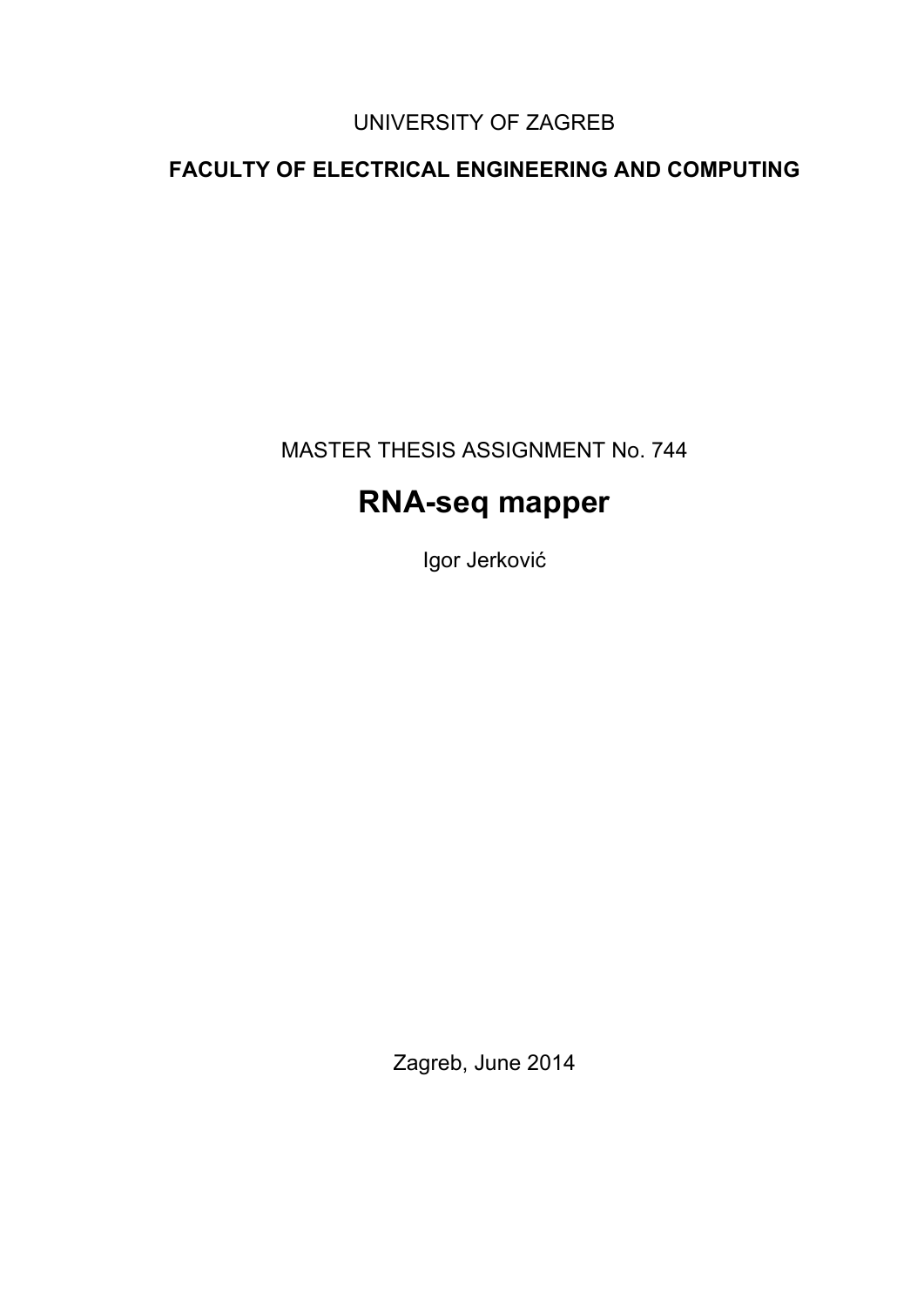*Special thanks to Mile Šikić for valuable advices and being my mentor*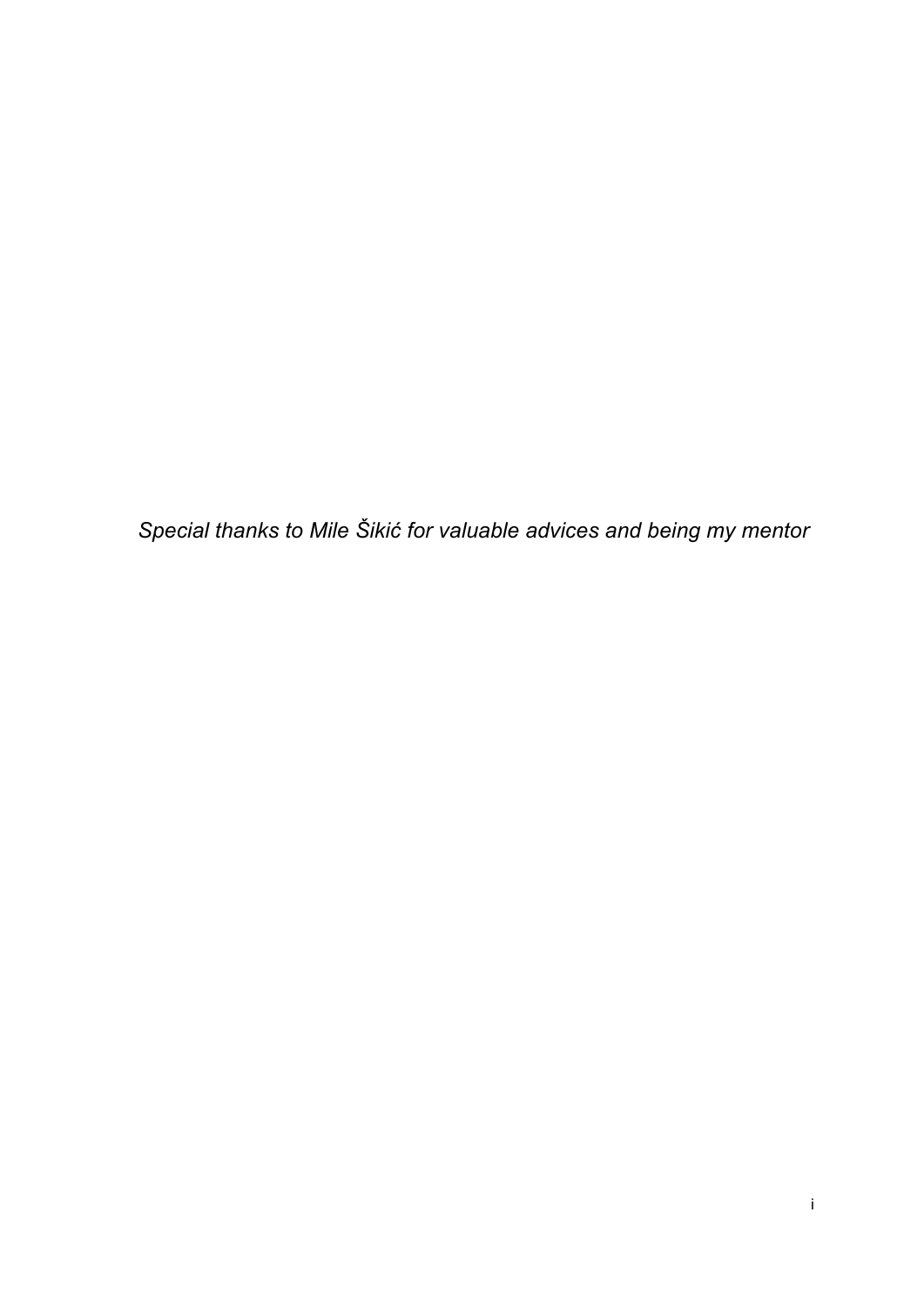# **Table of contents**

|                | 2.1. |        |  |
|----------------|------|--------|--|
|                | 2.2. |        |  |
|                |      |        |  |
|                |      |        |  |
|                |      |        |  |
|                |      |        |  |
|                |      |        |  |
|                |      | 2.4.4. |  |
|                |      |        |  |
| 3 <sub>1</sub> |      |        |  |
|                | 3.1. |        |  |
|                |      |        |  |
|                | 3.3. |        |  |
|                |      |        |  |
|                |      |        |  |
|                |      |        |  |
|                | 4.1. |        |  |
|                |      |        |  |
|                |      |        |  |
|                |      |        |  |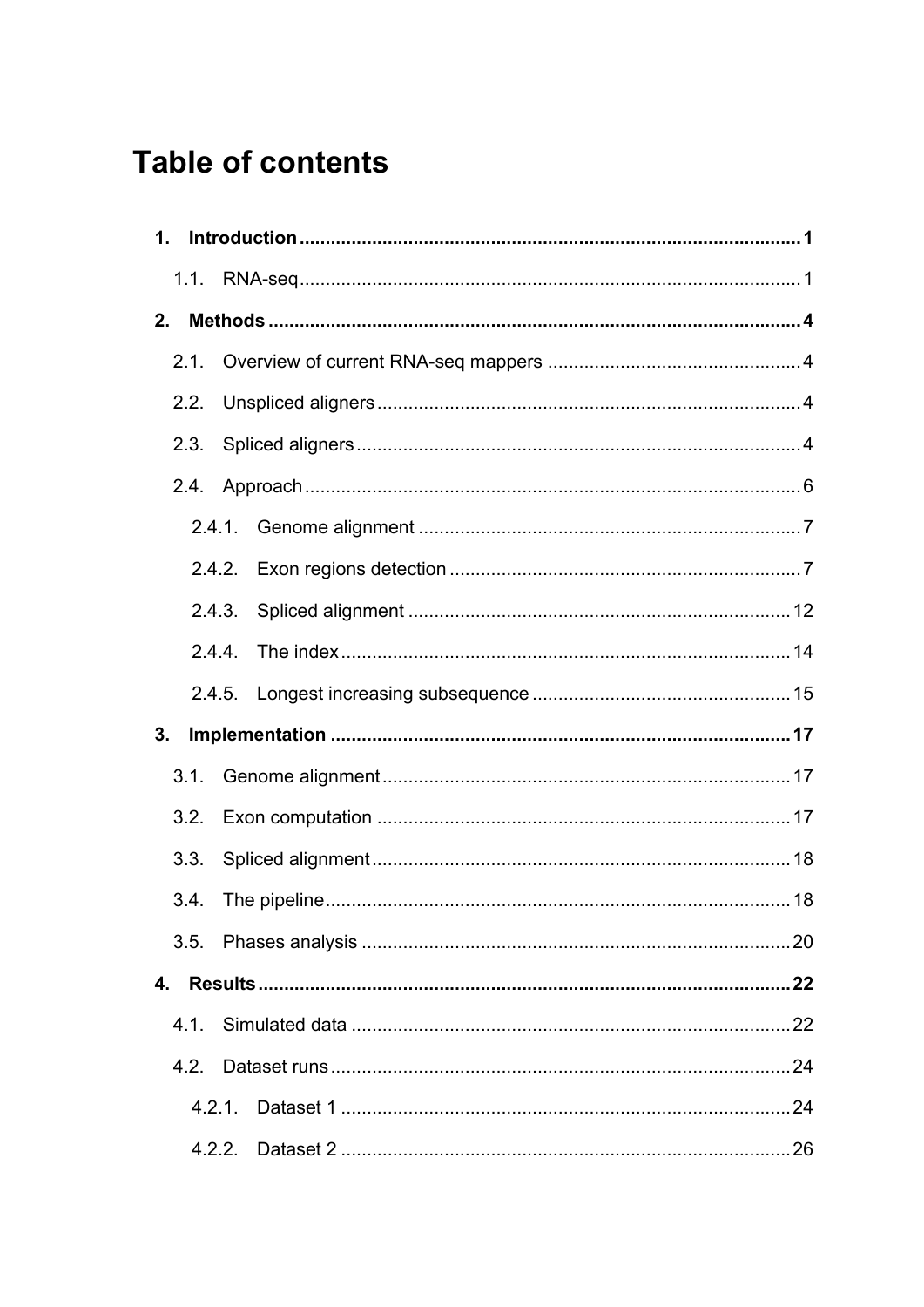|  |  | 34 |  |  |  |
|--|--|----|--|--|--|
|  |  |    |  |  |  |
|  |  |    |  |  |  |
|  |  | 29 |  |  |  |
|  |  | 28 |  |  |  |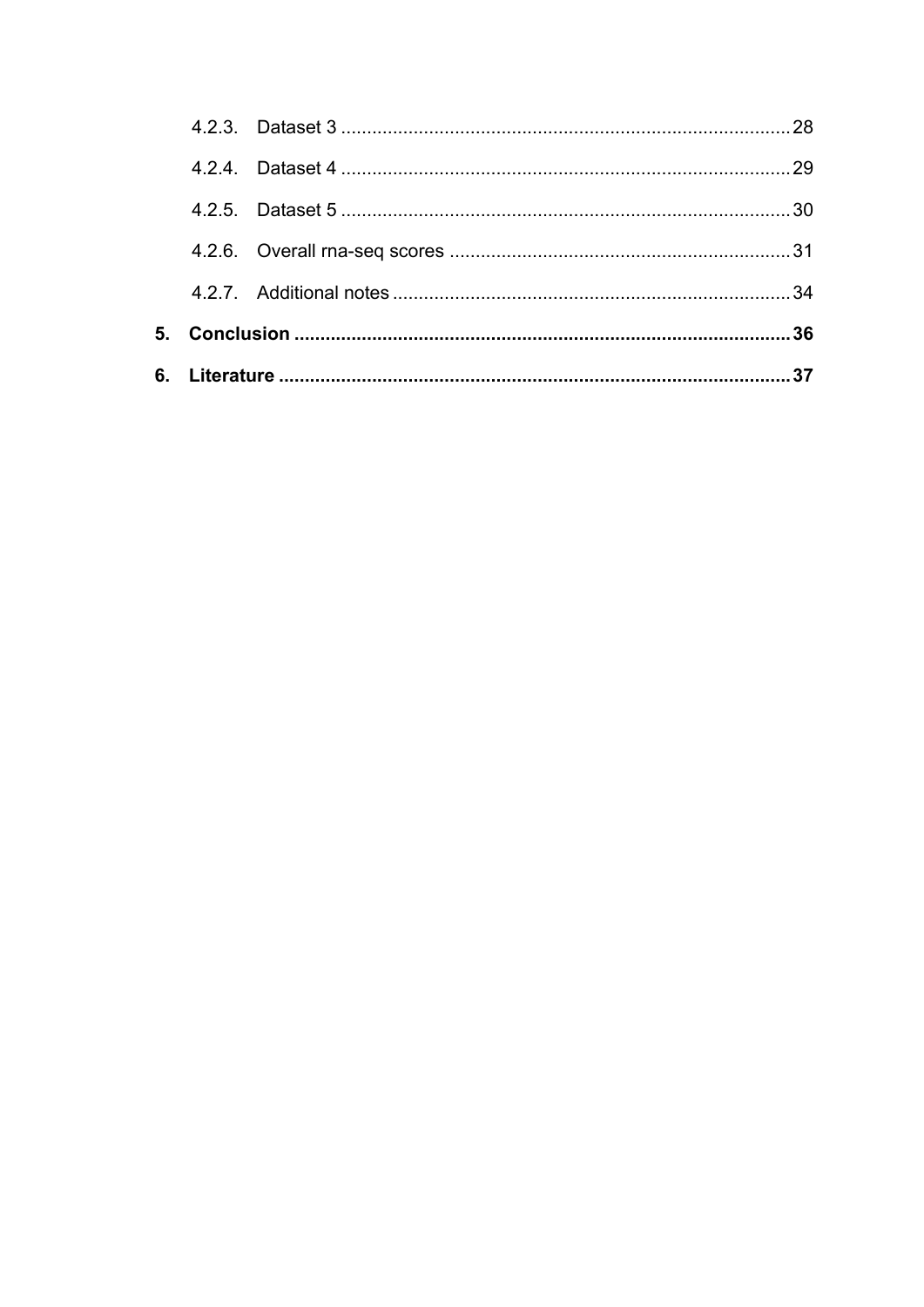# **1. Introduction**

This thesis describes a tool for mapping RNA-seq data that was developed as a part of the assignment. It is divided into 4 main parts:

- First, a short introduction of the problem and its bioinformatics background is given
- In the second part the algorithms used in the tool are being described
- After that, results and comparison with other well-known tools and solutions is being presented
- At the end, there is a short conclusion and notes for future work

### **1.1. RNA-seq**

RNA sequencing is a method for transcriptome analysis that uses capabilites of next-generation sequencing that captures a snapshot of RNA from the genome. Complementary DNA (cDNA) generated from RNA are sequenced using nextgeneration technologies, that are usually 'short read' sequencers [1][2]. This is important because the problem is in a way similair to the problem of mapping DNA reads to the genome. We can model the RNA as a linear array of bases. Because of cDNA is used there are exactly four different bases that are marked *A*, *C*, *G* and *T* (short for adenine, cytosine, guanine and thymine). The additional problem to mapping the reads to the genome that DNA sequencing has, in RNA sequencing is the problem of spliced reads. RNA reads are being obtained from the processed mRNA after the introns are being cut off. Spliced reads are those that span over at least two exons. The additional problem can now be seen much easier because not only reads have to be correctly mapped to the genome, reads that are cut at some places need to be mapped correctly as well.

An exon is a region of DNA within a gene that is transcribed to the final messenger RNA (mRNA) molecule. Introns are sections of DNA colinear to the RNA sequence that will be spliced out after transcription, but before the RNA is used. Introns are common in eukaryotic RNAs. The regions of a gene that remain in spliced mRNA are called exons [3]. The number and length of introns varies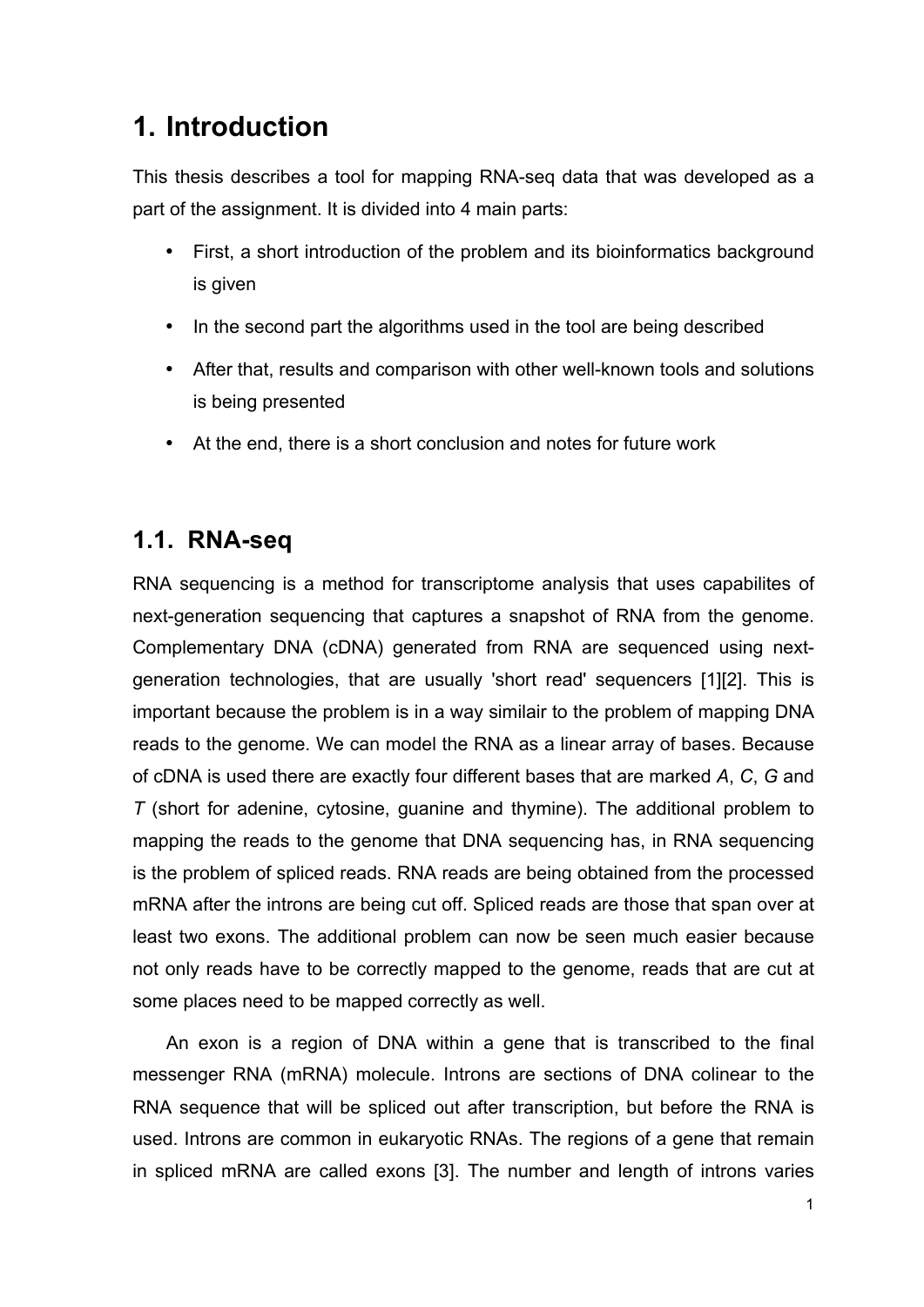among species and among genes of the same species. This information can be used when mapping RNA reads against the genome. As well, there are known intron donor-acceptor sites that can be also used into detecting introns and consequently exons as well.

With all this described, it becomes clear that the main problem in mapping the RNA reads against the genome is detection of exon regions from which the reads were obtained. Sites where exons join are called junctions.



Mapping to genome

**Figure 1. reads obtained from processed mRNA**

On *Figure 1* the explained problem is shown. Gray reads were obtained from one exon region, while reads colored in blue are spanning two exons. The main problem is the detection of mapping position of the spanning reads. Solution used in this thesis is described in the next section were the algorithms used behind the tool are being explained.

Except the main difference between DNA and RNA mapping that is spliced mapping, old problems for DNA mapping remain. Such as insertions, deletions, supstitutions, inversion and doubling the parts of reads.

The final goal of RNA sequencing is to align the reads against the reference genome and to construct a transcriptome map. The transcriptome is the complete set of transcripts in a cell. Understanding the transcriptome is essential for various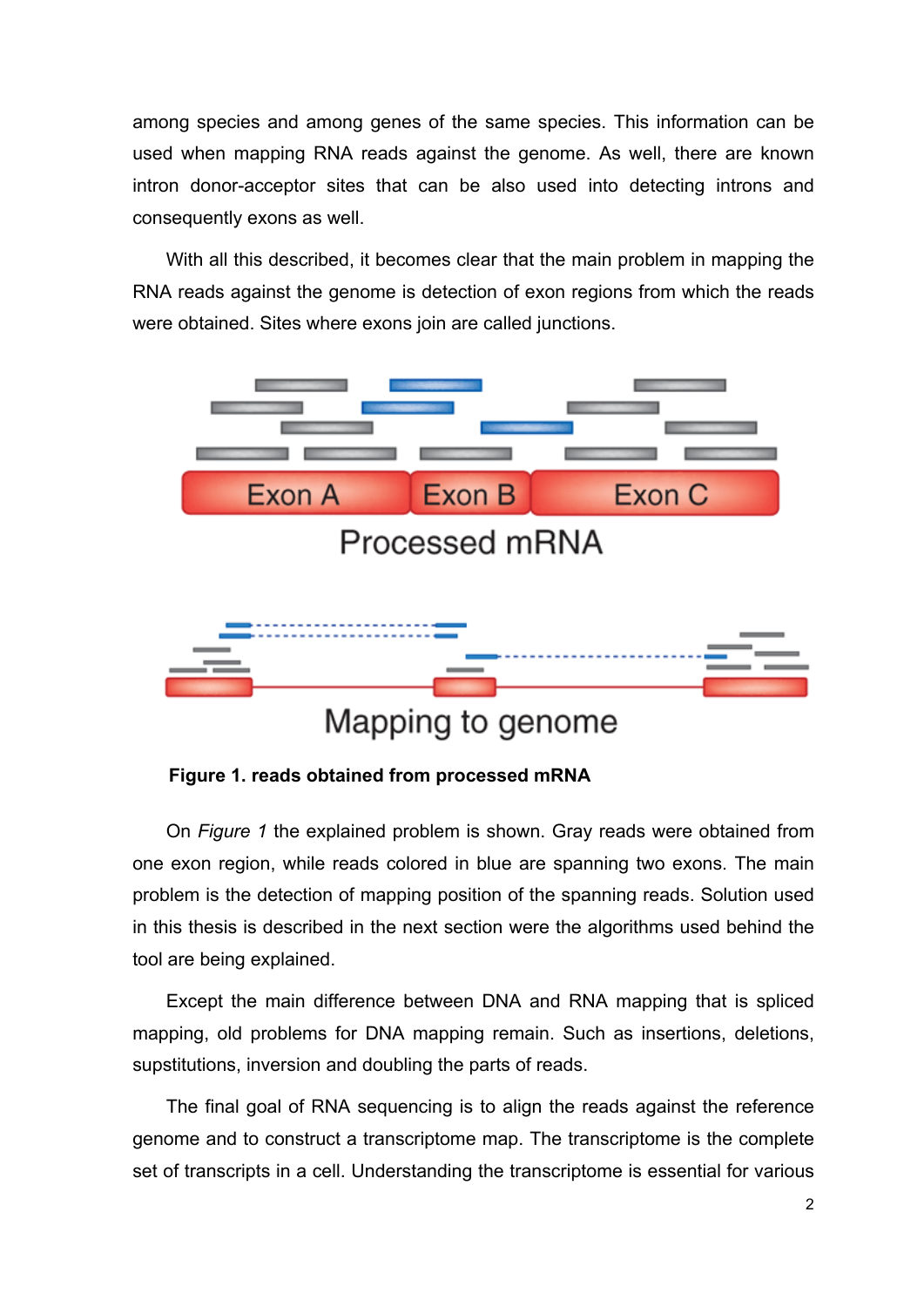reasons such as: interpreting the functional elements of the genome, revealing the molecular constituents of cell and tissues, undrestanding development of diseases etc.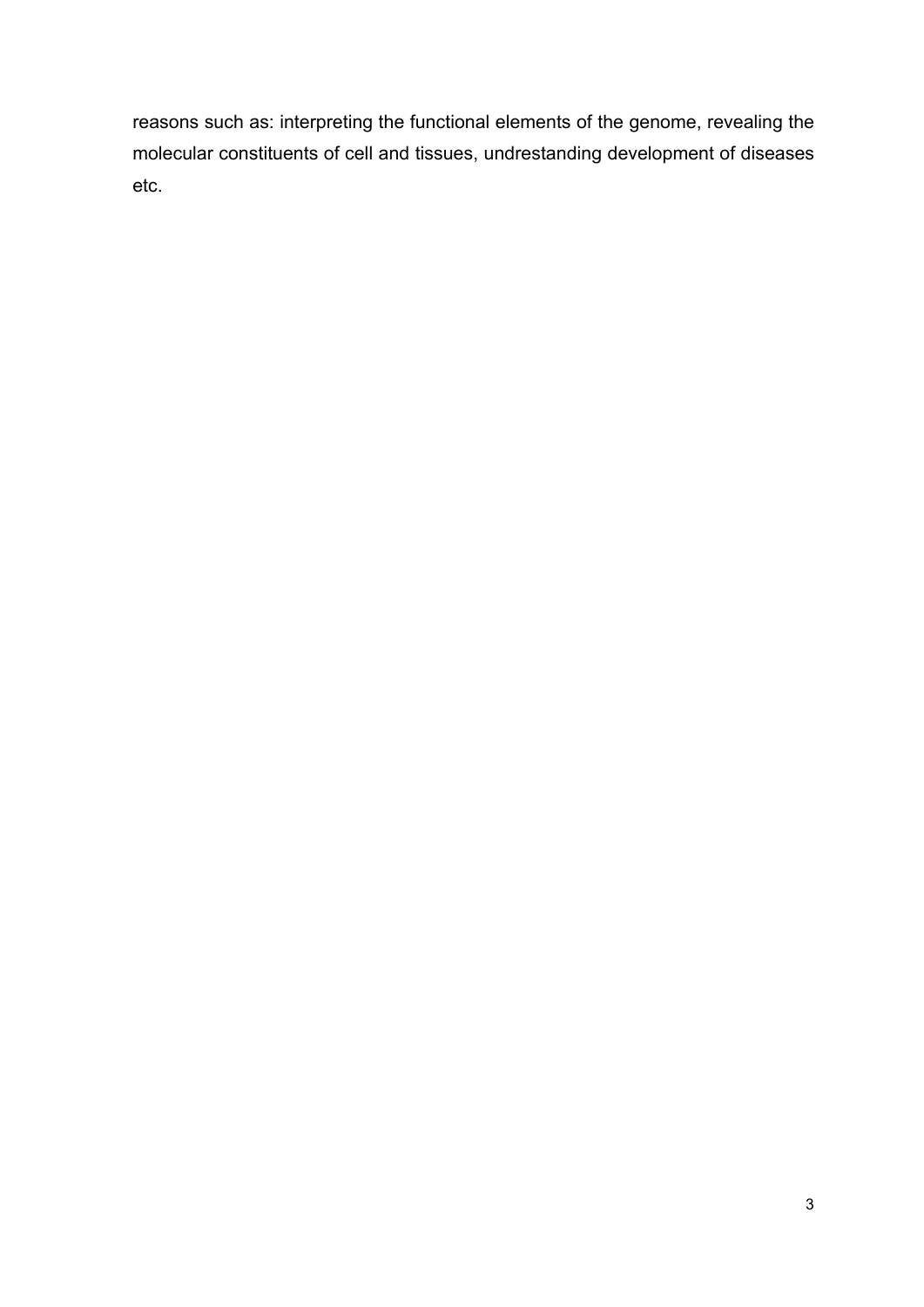# **2. Methods**

### **2.1. Overview of current RNA-seq mappers**

In this section an overview of the best current RNA-seq tools is given. After that, approach used in the tool that was developed as part of the asssignment and algorithms behind it are being described. When it comes down to RNA-seq mappers, there are two main types of them, short (unspliced) aligners and spliced aligners. On this thesis much bigger emphasis is given on the spliced aligners, but first a brief description of unspliced aligners follows.

# **2.2. Unspliced aligners**

Unspliced aligners are often called short aligners. This is beacuse they are able to align only continous reads to a referent genome that does not contain gaps that were results of splicing. Most of those aligners are one of two types:

- 1. Based on the Burrows-Wheeler transform (such as Bowtie or BWA)
- 2. Based on seed-extend methods, Needleman-Wunsch or Smith-Waterman algorithms

The first group is many times faster (especially Bowtie, Bowtie2 or BWA), but some tools of the second group tend to be more sensitive. However, since in this thesis the assignment was to build a spliced aligner, more about them follows.

# **2.3. Spliced aligners**

Many reads can not be aligned directly by unspliced (short) aligners because many reads span exon-exon junctions. This is where spliced aligners are needed. Some of the aligners of this group use unspliced aligners to firstly align continuous reads and to detect exons. After that they use a different strategy to match rest of the reads that span over spliced regions. Mostly, those reads are split into smaller segments and mapped independently afterwards. Also, among the spliced aligners two types of aligners exist: annotation-guided aligners (aligners based on known splice junctions) and *De novo* splice aligners. For annotation-guided aligners the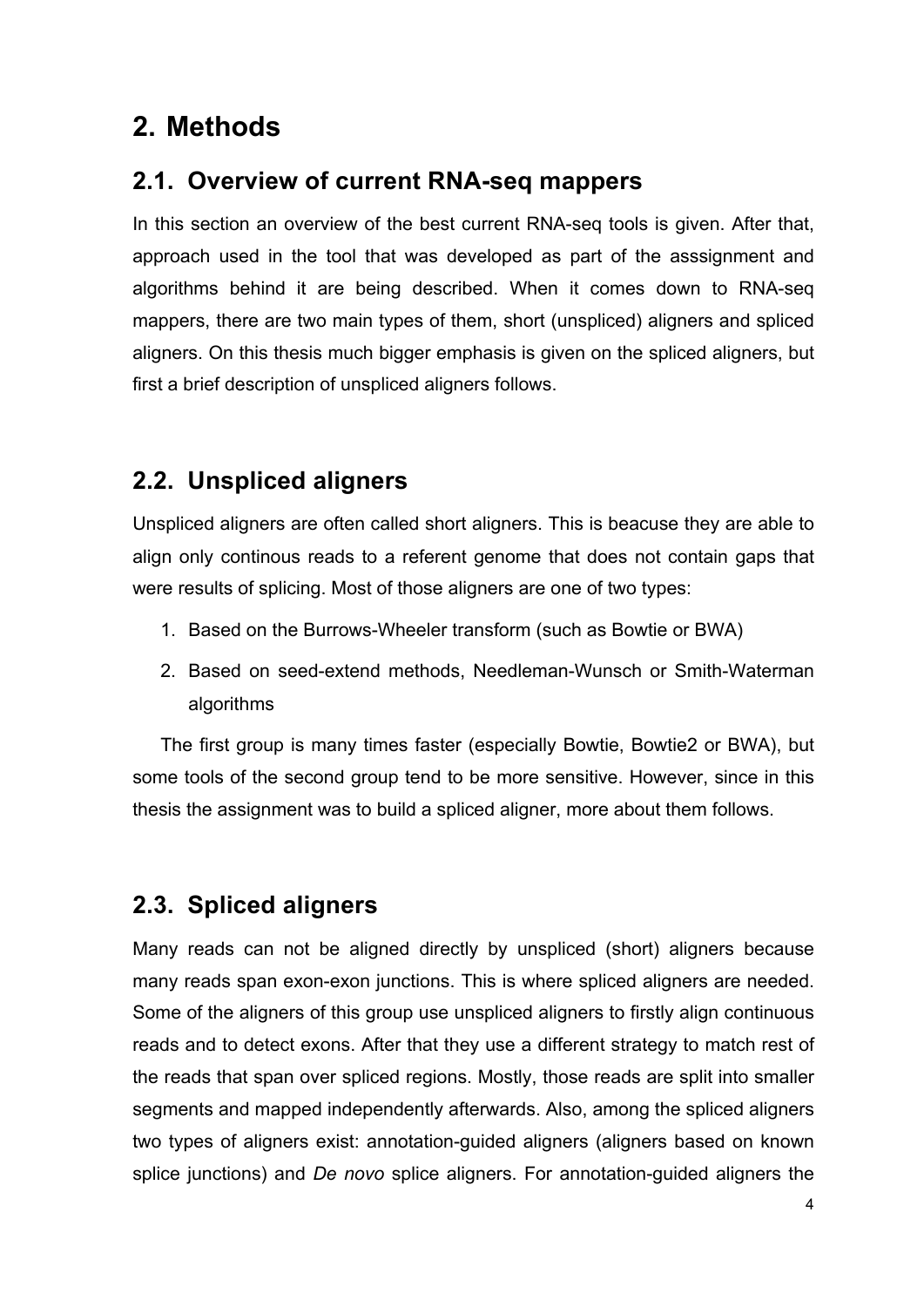detection of splice junctions is based on data available in databases about known junctions. This type of aligners can not detect new splice junctions. Most famous aligners of this type are RUM and SpliceSeq. With RUM, reads are first mapped with Bowtie against the genome and transcriptome, also an annotation file is needed to be provided in the pipeline this tool runs. It also uses BLAT mappings that are afterwards merged with Bowtie mappings for the final alignments. At the end coverage and junction files are produced.

However, in this thesis main focus is on *De novo* aligners that do not need previously annotated information, as a tool that does not need annotated files was developed. Probably the best aligners that fall into this category are Tophat, BBMap, MapSplice, Subread (and Subjunc), GSNAP and STAR.

Tophat alignes reads in two steps. In the first step unspliced reads are aligned with Bowtie. After that reads are assembled with Maq resulting islands of sequences. Those islands are considered to be candidates for exon regions. In the second step, splice junction sites are being determined based on the initially unmapped reads. Biological background of introns is being used in this step, such as well known canonical donor and acceptor sites within the island sequences or distribution of length of introns and exons. There is also a step that could be called step zero. If the annotation file is provided Tophat uses that information to improve overall sensitivity and accuracy of mapping. It also gives the whole pipeline a significant speed increase, as smaller amount of reads need to be mapped in next steps [4][5].

BBMap uses short kmers to align reads directly to the genome. It is highly tolerant of errors caused by substitutions and indels. It claims to be faster and more sensitive than Tophat. It does not use any splice site finding heuristics optimized for a specific taxonomic branch. It finds optimally-scoring affinetransform global alignments, and this makes it ideal for studying new organisms that have no annotation information provided before [6].

Mapsplice is good in detection of small exons, as well as discovery of canonical, semi-canonical and non-canonical junctions. It has two main phases called tag alignment and splice inference phase. In the first phase candidate alignments of the mRNA tags to the reference genome are determined. In the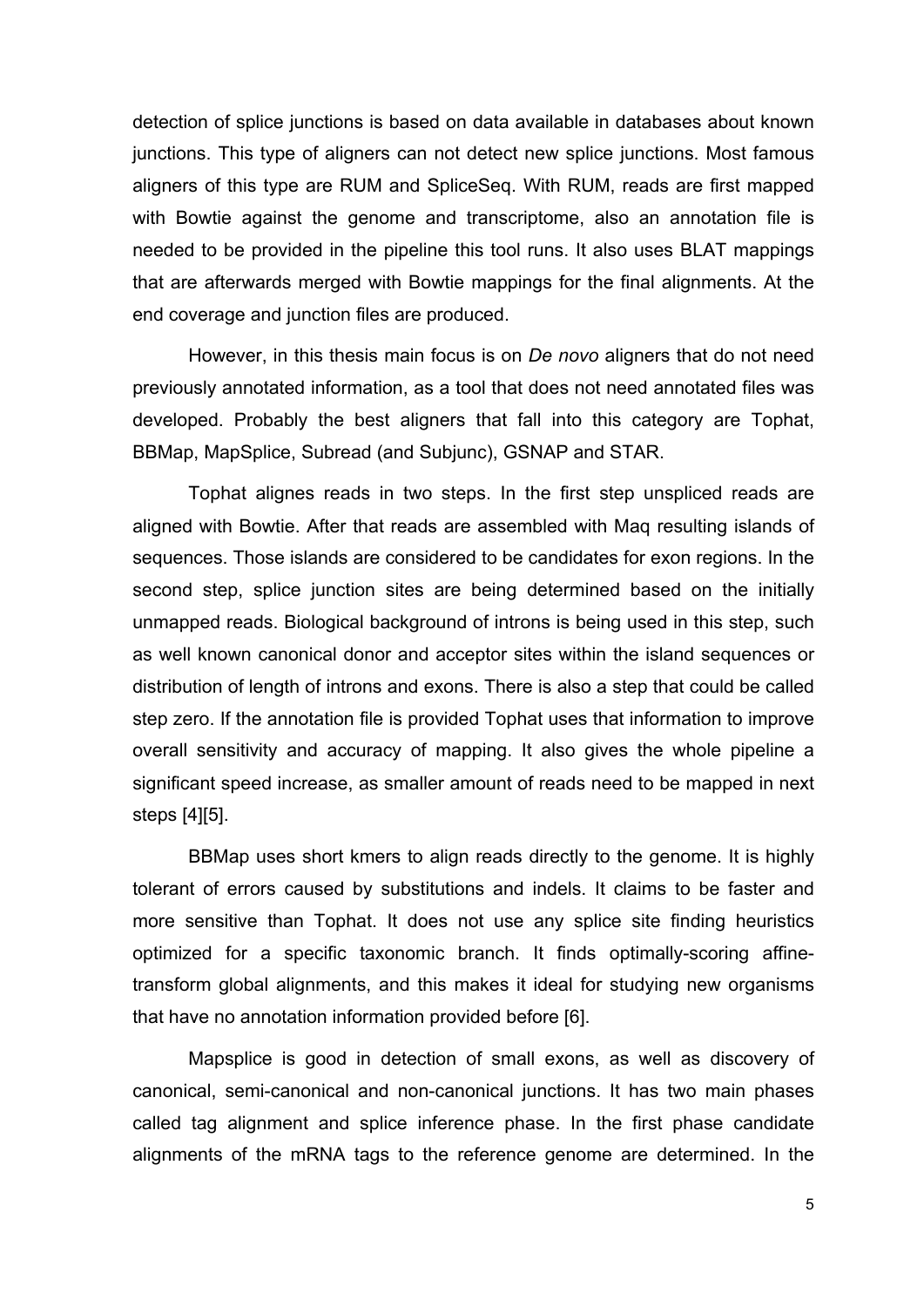second phase splice junctions that appear in the alignments of one or more tags are analyzed to determine a splice significance score. At the end files in SAM format describing alignments are produced like most other aligners do [7].

Subread uses a slightly different approach. It first breaks down the reads into smaller chunks, thus the name subread. From the relatively large number of short seeds extracted from each read, a strategy called seed-and-vote is being applied. The strategy is sensitive because individual subreads are not required to match exaclyl, rather sites that are considered to be map positions for particular reads need to be supported by several subreads by the vote phase. This can get easily extended to finding exon-exon junctions, by locating reads that contain sets of subreads mapping to different exon of the same gene. Subread also uses donor and acceptor sites for considering splice sites [8].

GSNAP has a similar approach, it first builds an index of the genome using a hash table. Afterwards, reads are broken into shorter elements that can be looked up in the hash table. Resulting position lists for each element are being checked to see if they support a common target location and have a reasonable number of mismatches. The number of mismatches is verified by checking the whole read against the reference [9].

STAR is a spliced aligner that uses 'sequential maximum mappable seed search in uncompressed suffix arrays followed by seed clustering and stitching procedure'. It detects both canonical and non-canonical splice junctions. It can align long reads obtained by third-generation sequencing technologies and can reach speed of 45 million paired reads per hour per processor [10].

#### **2.4. Approach**

Approach used in developing a new RNA-seq mapper in this thesis can be broken into three main parts:

- 1. Genome alignment
- 2. Detecting potential exon regions
- 3. Spliced alignment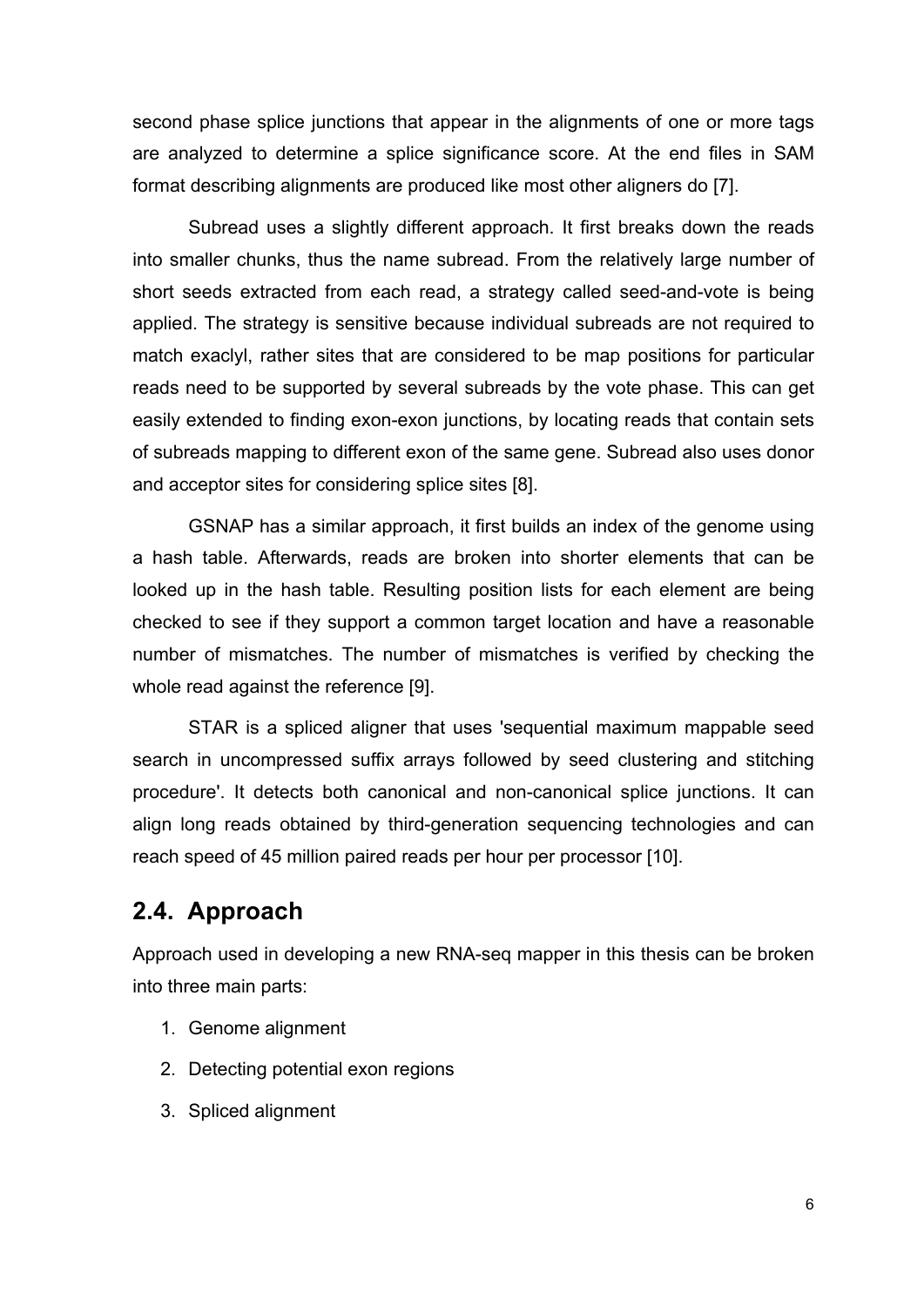#### **2.4.1. Genome alignment**

The main inspiration in this phase is drawn from the fact that reads that were sequenced from a single exon are not spliced and can be matched against the genome with usual alignment methods. Input for this phase is the referent genome and all the reads that need to be aligned, both spliced and unspliced reads. At this point reads that span splice sites are unknown. The premise is that spliced reads won't map well in this phase and are going to be left out to map in next steps when better assumptions about potential exon regions are made. In this phase an index for the genome needs to be built if it is not given beforehand. This step can be done in preprocessing and is not getting measured into the effeciency of the tool and its algorithms overall. In this phase the developed tool can use three aligners:

- Bowtie (Bowtie2)
- BWA
- LISA

By making the option for using few aligners in genome alignment phase wider window for testing has opened as all of those aligners have some specifics. This phase generates initial alignments that are passed to the next phase of detecting potential exon regions. Unmapped reads are going to be processed for the third phase after detection of possible exon regions is done.

#### **2.4.2. Exon regions detection**

The second phase is computing of potential exon regions that can be used in the next step for matching initially unmapped reads. Genome alignment step determined which reads are well mapping to the reference genome. Those reads are usually continous reads that did not have bigger errors caused by insertions or deletions though aligners from the first phase do permit some smaller errors. This fact can be used in determining the exon regions as reads that were sequenced from only one exon are going to map well and are going to be supported by other reads that mapped to just that exon as well. A matric called coverage is used in this step for better determination of exon regions. Coverage in RNA sequencing refers to the number of times a nucleotide is read during the sequencing process. Coverage is the average number of reads representing a given nucleotide in the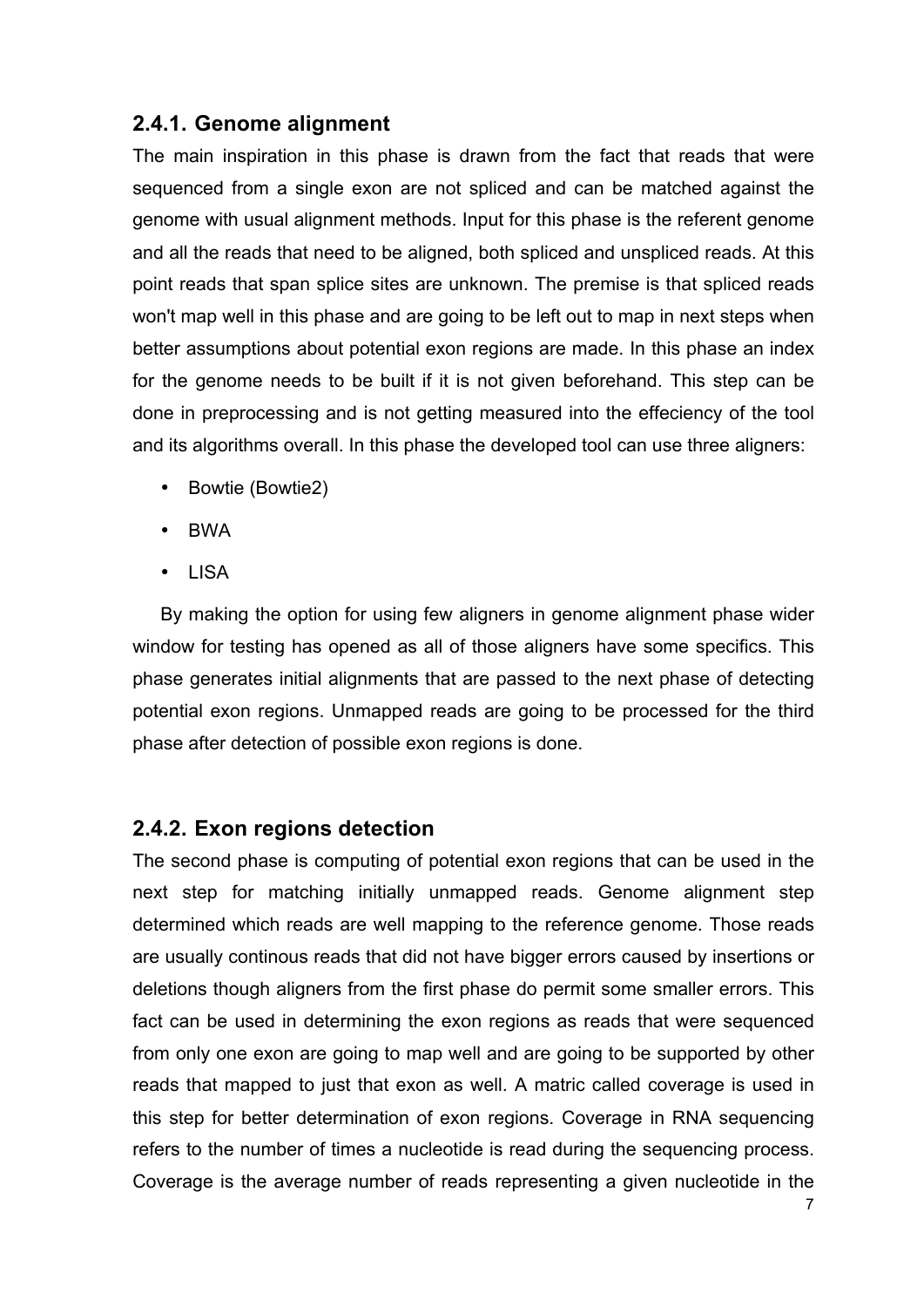reconstructed sequence. Coverage can be easily calculated from the length of the potential exon region, the number of reads and the average read length.

$$
C = N \times \frac{L}{E}
$$

**Figure 2.** 

- **C - coverage,**
- **N - number of the reads mapped on that exon region,**
- **L - average read length,**
- **E - length of the exon region**

For example, an exon with 150 base pairs reconstructed from 32 reads with an average length of 100 nucleotides will have 21.33 redundancy (or coverage). A high coverage is often desired when sequencing because it can overcome errors in base calling and assembly. The term deep coverage has been used for various values (usually >10x). There is also a newer term ultra deep coverage that appeared in scientific literature to refer even higher coverage (>100x) [11].

Tophat uses a value of 20 for coverage search in determining the exon regions, that value is also used in this tool, but can be easily adjusted as a passed in option for making experiments and custom evaluations.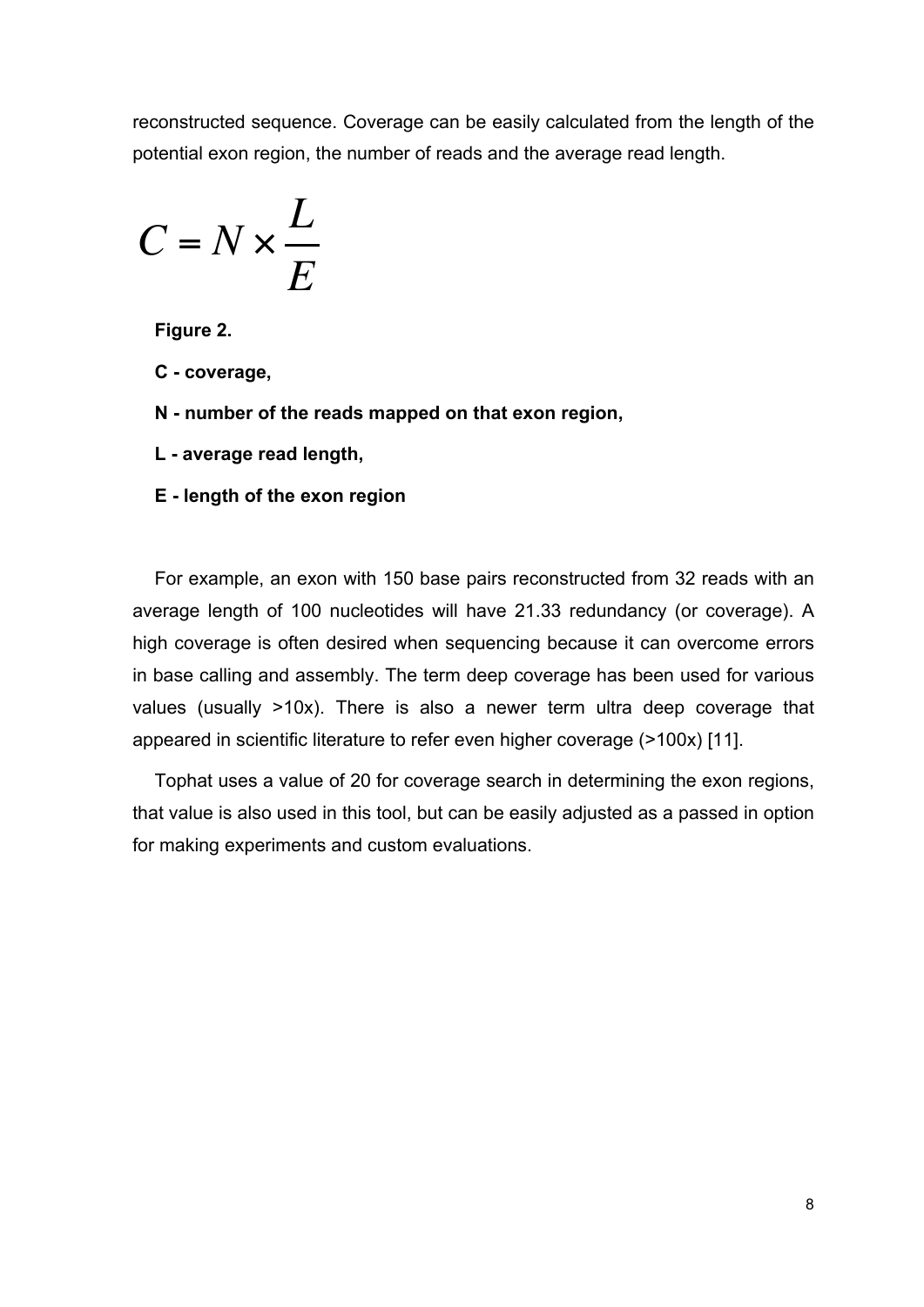

**Figure 3. coverage values used to determine exon islands**

*Figure 3* shows values for coverage that have been drawn from an experiment ran with the new rna-seq mapper. Reads of brain tissue mapping to chromosome 19 of human genome from position 3000000 to 3050000 are shown.

The formula used in calculating coverage in rna-seq mapper for getting possible exon regions:

$$
C = \frac{1}{E} \sum_{i=0}^{E} c_i
$$

**Figure 4.** 

- **C – coverage of exon region,**
- **E – length of exon region,**
- **Ci - value of coverage at position i**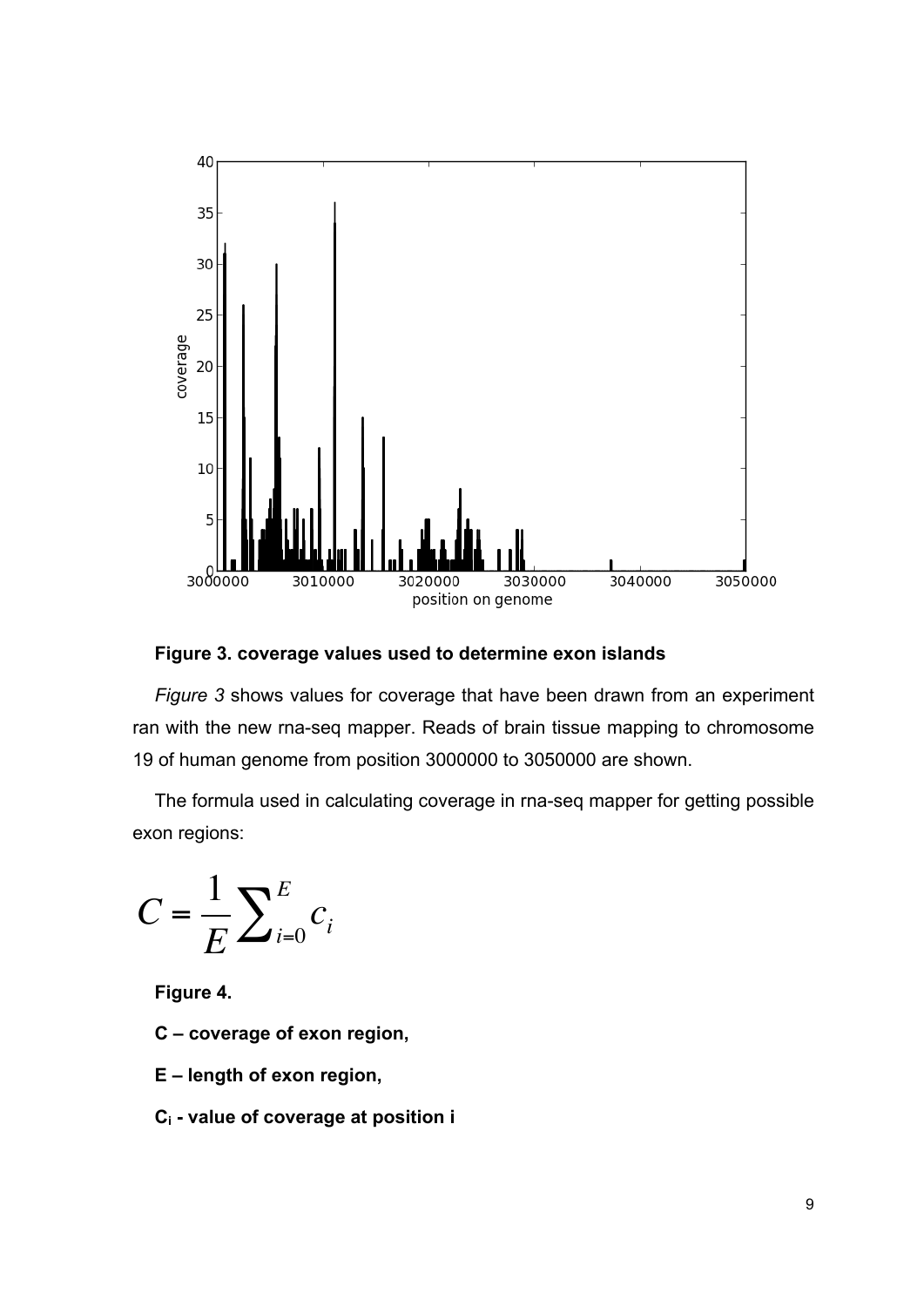

#### **Figure 5. coverage with larger values**

*Figure 5* also shows coverage values from experiment ran with rna-seq mapper, mapping brain tissue reads to human genome chromosome 19. Around position 3060000, large values of coverage can be seen. This indicates that some regions are more deeply sequenced, but from experimenting with the tool it showed that coverage limit of 20 does decent work in search for exon regions.

Other than coverage, in this step biological background of introns is being used as well. Splice sites can be predicted by well known acceptor/donor sites [12][13]. The most frequent pair of donor and acceptor is 'GT' with 'AG'. This infomation is being used when making boundaries of exon regions, by finding potential pairs of donors and acceptors that are passed to the next phase of the pipeline where the potential splice sites are being examined. To test the assumption of donor/acceptor signals, a script that ran through the introns on chromosome 19 of human genome was executed yielding results shown in the table.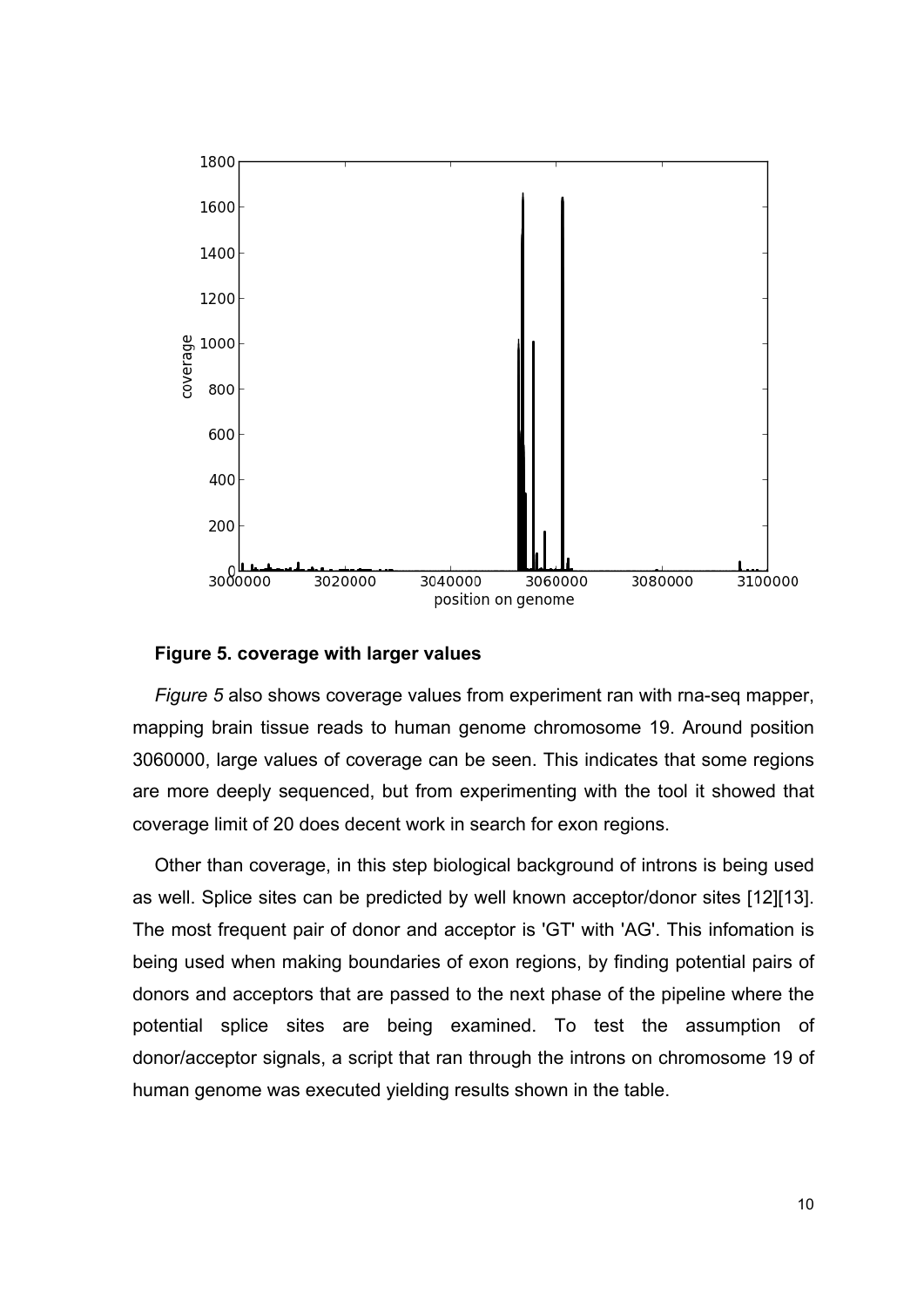| Donor-acceptor | frequency      | overall      |
|----------------|----------------|--------------|
| GT-AG          | 65733          | 60.8521%     |
| CT-AC          | 40932          | 37.8926%     |
| CT-GC          | 375            | 0.347155%    |
| GC-AG          | 336            | 0.311051%    |
| TC-CT          | 122            | 0.112941%    |
| TG-GA          | 81             | 0.0749854%   |
| GT-AT          | 76             | 0.0703567%   |
| AT-AC          | 67             | 0.062025%    |
| GT-GC          | 33             | 0.0305496%   |
| GT-CA          | 32             | 0.0296239%   |
| AA-CC          | 32             | 0.0296239%   |
| CC-CC          | 30             | 0.0277724%   |
| CC-CT          | 26             | 0.0240694%   |
| GT-CT          | 12             | 0.011109%    |
| GA-AG          | 12             | 0.011109%    |
| GA-GA          | 11             | 0.0101832%   |
| GC-AA          | 9              | 0.00833171%  |
| CT-CC          | 9              | 0.00833171%  |
| AG-CC          | 9              | 0.00833171%  |
| GT-TA          | 8              | 0.00740597%  |
| GT-AC          | 8              | 0.00740597%  |
| GG-CC          | 8              | 0.00740597%  |
| CT-TC          | 7              | 0.00648022%  |
| TT-AG          | 6              | 0.00555448%  |
| CT-AT          | 6              | 0.00555448%  |
| CA-CA          | 5              | 0.00462873%  |
| CA-AC          | 5              | 0.00462873%  |
| GG-AG          | 4              | 0.00370298%  |
| CC-AG          | 4              | 0.00370298%  |
| CA-TC          | 4              | 0.00370298%  |
| AT-AG          |                | 0.00370298%  |
| CC-AC          | 3              | 0.00277724%  |
| GT-GT          | $\overline{2}$ | 0.00185149%  |
| CT-TT          | $\overline{c}$ | 0.00185149%  |
| TT-TC          |                | 0.000925746% |
| TT-AT          |                | 0.000925746% |
| TG-CT          |                | 0.000925746% |
| GT-CC          |                | 0.000925746% |
| GG-AC          |                | 0.000925746% |
| CT-GG          |                | 0.000925746% |
| CT-AA          |                | 0.000925746% |
| AC-GC          |                | 0.000925746% |

### **Figure 6. Donor-acceptor statistics**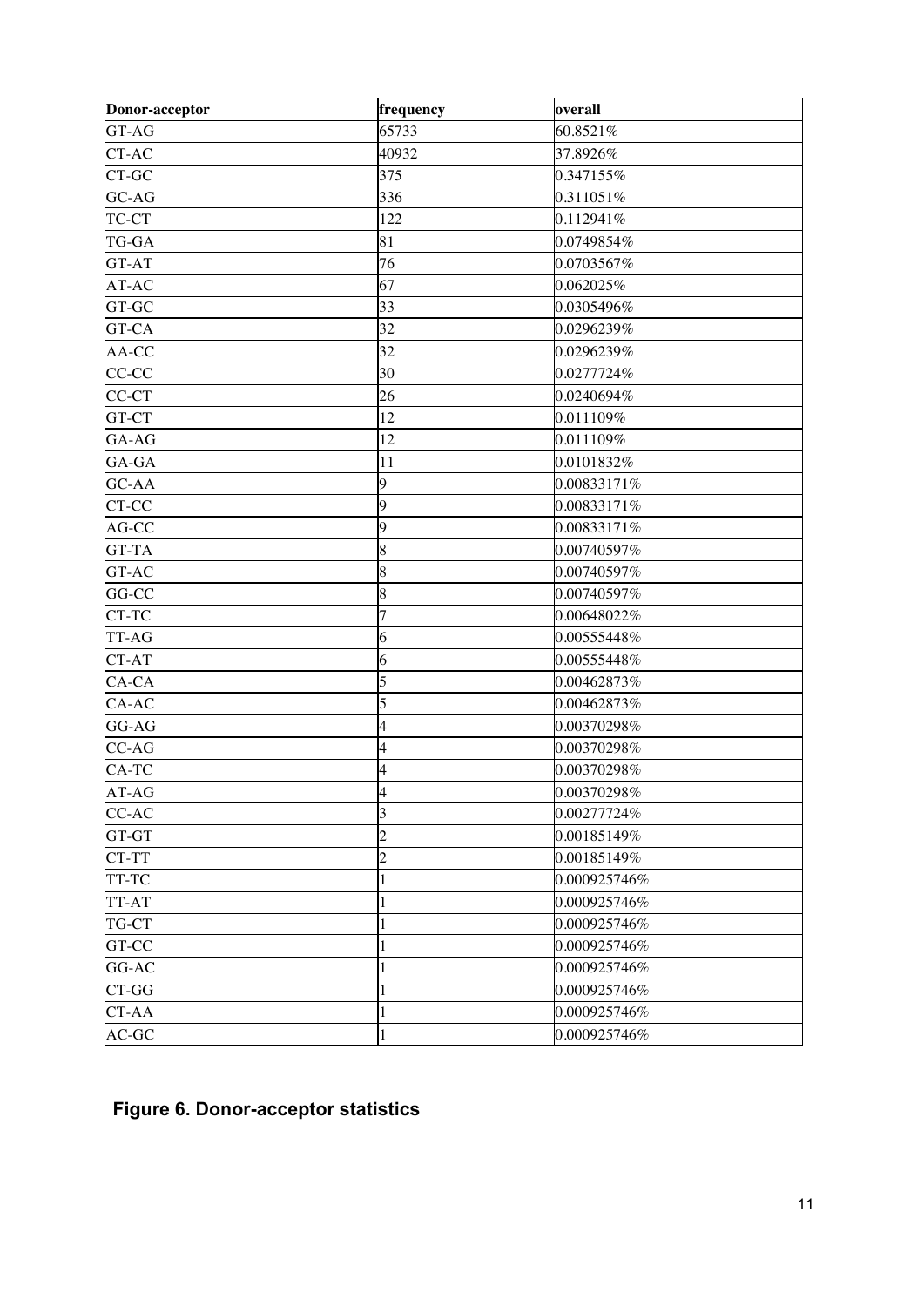*Figure 6* shows the frequency of donor-acceptor pairs on chromosome 19 of human genome. Out of possible 108021 splice sites for this chromosome almost 98.75% (98.7447%) are two donor-acceptor sites: the most frequent 'AG'- 'GT' (60.85%) and 'CT'-'AC' (37.89%). That information is being used as a heuristic in the search for potetential splice sites.

Except the donor-acceptor sites, there is a well-known distribution of lengths of introns on the human genome. That information can be used as well, and passed in as an option to the tool. For example, if two exons are detected to be too close they can be merged. This threshold can be set manually. Also there is a threshold that can be given for widening the search near potential exon regions, so that custom experiments can be ran.

Finally, after all the computation with finding potential exon regions is done, that data is passed for the final phase of the rna-seq mapper, that is called spliced alignment. At this point potential exon regions are passed for further examination, reads mapped with short aligners were part of building those potential exon islands. All the other initially unmapped reads are passed to this phase as well for further alignment.

#### **2.4.3. Spliced alignment**

In this phase initially unmapped reads are going to be mapped against the exon regions computed in the previous step. The main problem here is that it is not certain that the exon-exon borders were computed correctly in the previous step, as some heuristics were used, such as donor-acceptor sites, merging exons that were close or setting left and right thresholds for making the search around exons wider.

In order to align the initially unmapped reads finding the longest increasing subsequence is being used. The main motivation for this approach comes from few interesting characteristics of the problem. The reads can have some small error as part of how they were sequenced, but the interesting thing here is that there will be many continous sequences that do not have any error at all. So it turns out that the measure for quality of the mapped reads can be the longest increasing subsequence. The basics of the idea are taken from [14]. Also there is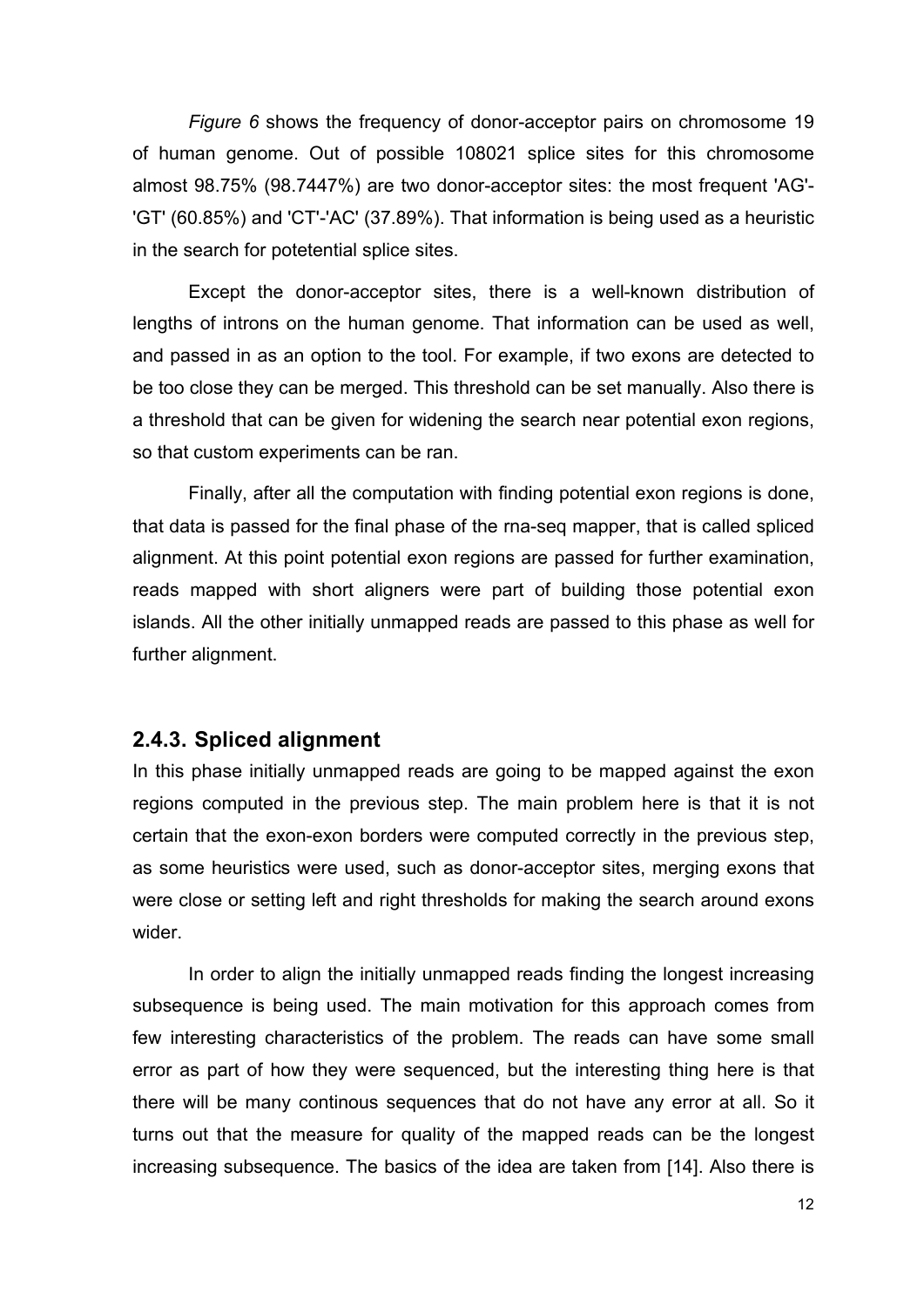the problem of exon-exon junctions. By finding the longest increasing subsequence that problem can be tackled really well, as the algorithm will detect where those splice sites appeared.



#### **Figure 7. spliced alignment**

*Figure 7* shows an example of what can happen when mapping reads that span across exon-exon junctions. Potential exon regions were discovered in the previous phase of the alignment. There are four potential combinations of how the exon junction can look like. Potential exons are marked on the figure with red (potential exon 1a), blue (potential exon 1b), green (potentital exon 2a) and yellow (potential exon 2b). Also donor and acceptor signals were used in the previous phase to store potential splice sites that are now being examind. They are marked with yellow translucent rectangles – 'GT' signals right next to the end of potential exons 1a and 1b; also 'AG' signals next to the left end of the potential exon regions 2a and 2b. Below the genome is the read that is being mapped against its exon regions. After finding the longest increasing subsequence it turns out that this read supports splice junction of exon 1a and exon 2b. Rna-seq mapper will report occurences of other potential splice sites as well, it will grade exon-exon junctions that are supported by more reads better.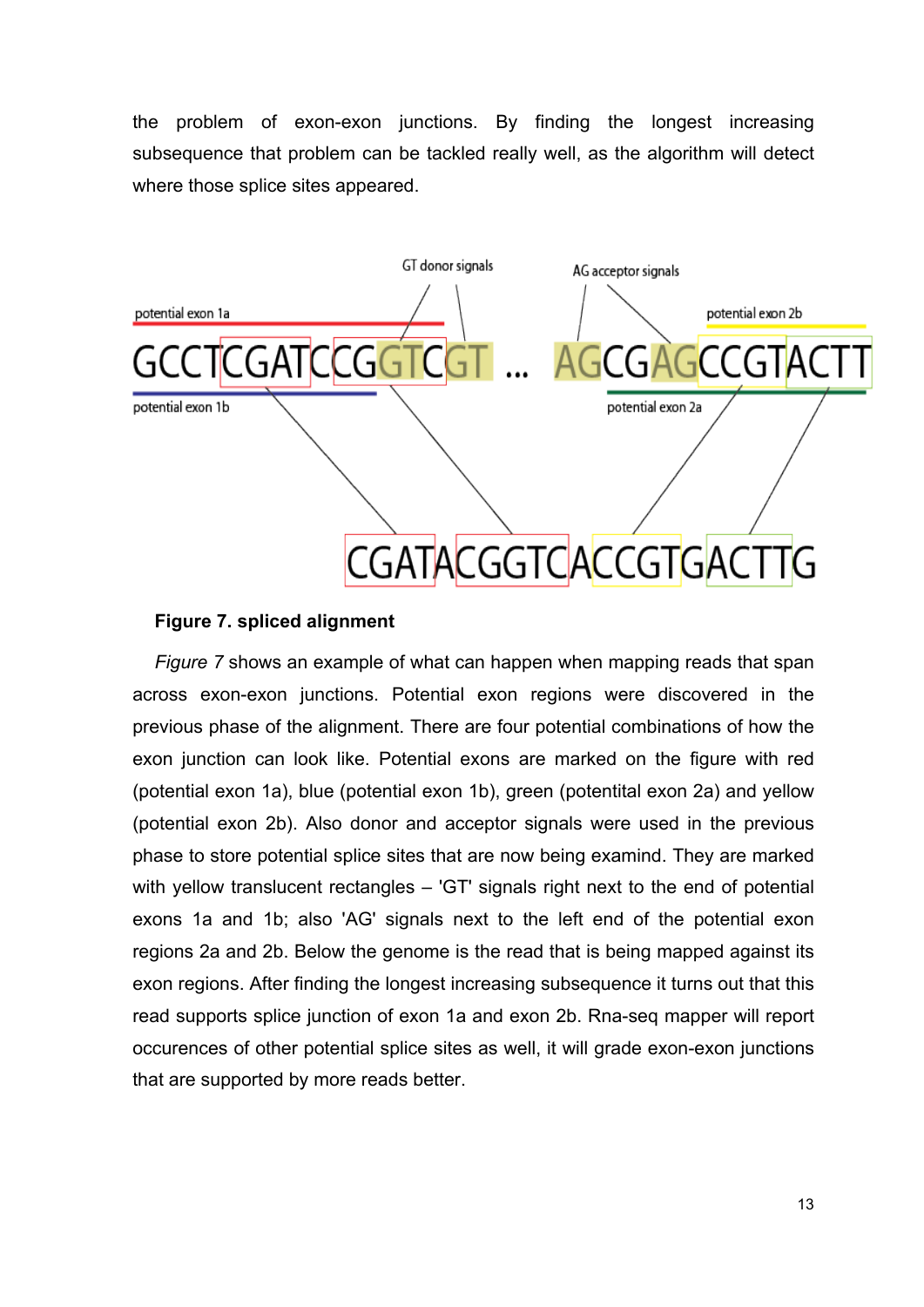#### **2.4.4. The index**

It is shown that if the length of the seed is 16, more than 80% of seeds are going to be unique for the human genome [8]. This is the reason why this value is used in building up the index. Though, other values can be easily passed in as an option when the mapper is being called. First, over all the exon regions and potential splice site the index is being built. This is quite simple, a sliding window of chosen seed size is being swept through all the possible exon region resulting in an index [15].

|  |  |  |  |  |  |  |  |  |  |  |  |  |  | $ G T G A C C T C A G T C G T G A C C T C G T A G T C A G $                       |
|--|--|--|--|--|--|--|--|--|--|--|--|--|--|-----------------------------------------------------------------------------------|
|  |  |  |  |  |  |  |  |  |  |  |  |  |  | $[1 2 3 4 5 6 7 8 9 10 11 12 13 14 15 16 17 18 19 20 21 22 23 24 25 26 27 28 29]$ |

**Figure 8. index over exon regions**

| <b>ACCTCA</b>          | $\overline{4}$ |
|------------------------|----------------|
| <b>ACCTCG</b>          | 17             |
| AGGTCG                 | $\mathbf Q$    |
| CAGGTC                 | 8              |
| <b>CCTCAG</b>          | 5              |
| <b>CCTCGT</b>          | 18             |
| CGTAGT                 | 21             |
| CGTGAC                 | 13             |
| <b>CTCAGG</b>          | - 6            |
| <b>CTCGTA</b>          | 19             |
|                        |                |
| <b>GACCTC</b>          | 3,16           |
| <b>GGTCGT</b>          | 10             |
| GTAGTC                 | -22            |
| GTCGTG 11              |                |
| GTGACC <sup>1,14</sup> |                |
| TAGTCA                 | 23             |
| TCAGGT                 | $\overline{7}$ |
| <b>TCGTAG</b>          | 20             |
| <b>TCGTGA</b>          | 12             |
| <b>TGACCT</b>          | 2,15           |

**Figure 9. index with the sliding window of size 6**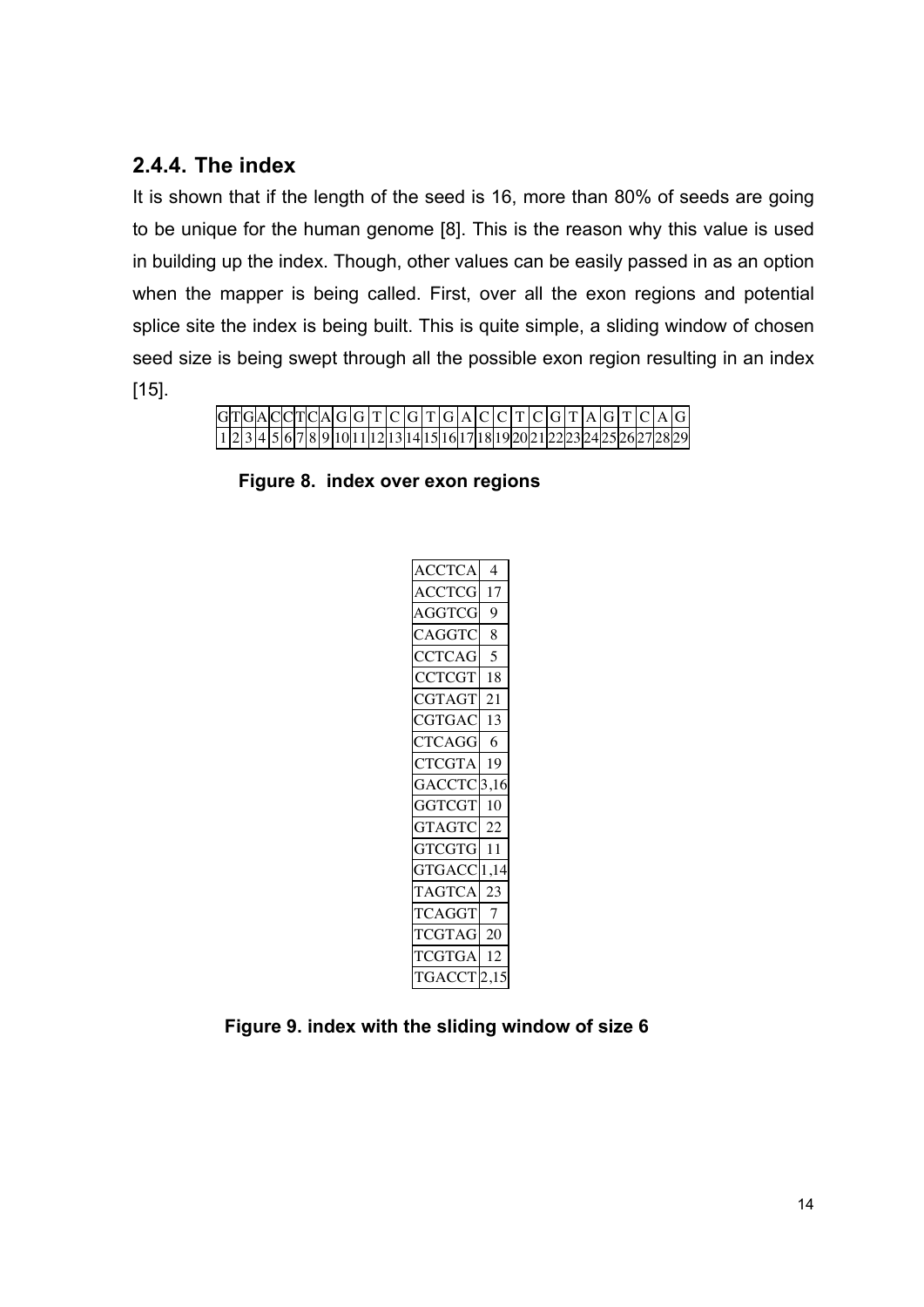*Figure 8* and *9* show the index built over the exon regions. A sliding window of size 6 was swept through the whole exons. Separated exon regions were all connected together before doing this step. For every chunk we have its position in the index.

Next step is running through all the reads that were unmapped in previous steps and trying to align them using the built index by using the measure of quality as the length of the longest increasing subsequence.

#### **2.4.5. Longest increasing subsequence**

Except the problem of insertions or deletions that common DNA aligners have, the problem of spliced reads in RNA sequencing is making things a little bit more complicated. As explained briefly before, it turned out that the length of the longest increasing subsequence can be a really good measure of quality for the reads that span exon-exon junctions. The basic idea is that the very ends of exons will be covered well when chopping the read in continous seeds of a given size. This smaller parts will be called seeds from now on. This approach gives also good results on seeds that map to whole exons, which is very important because this way reads that span even more than two exons can be discovered correctly.

For the sequence:

0, 7, 3, 11, 1, 9, 5, 13, 0, 8, 4, 12, 2, 10, 6, 14, ...

the longest increasing subsequence is:

0, 3, 5, 8, 12, 14

the best length that can be found for the given input sequnce is 6, the presented solution is not unique, though, there is one more increasing sequences of length 6:

0, 3, 5, 8, 10, 14

There are well known solutions for the problem of finding the longest increasing subsequence [16]. The solution that uses dynamic programming has quadratic time -  $O(n^2)$ . This can be done more efficiently by using a data structure like Fenwick tree, by doing so the longest increasing subsequence can be found in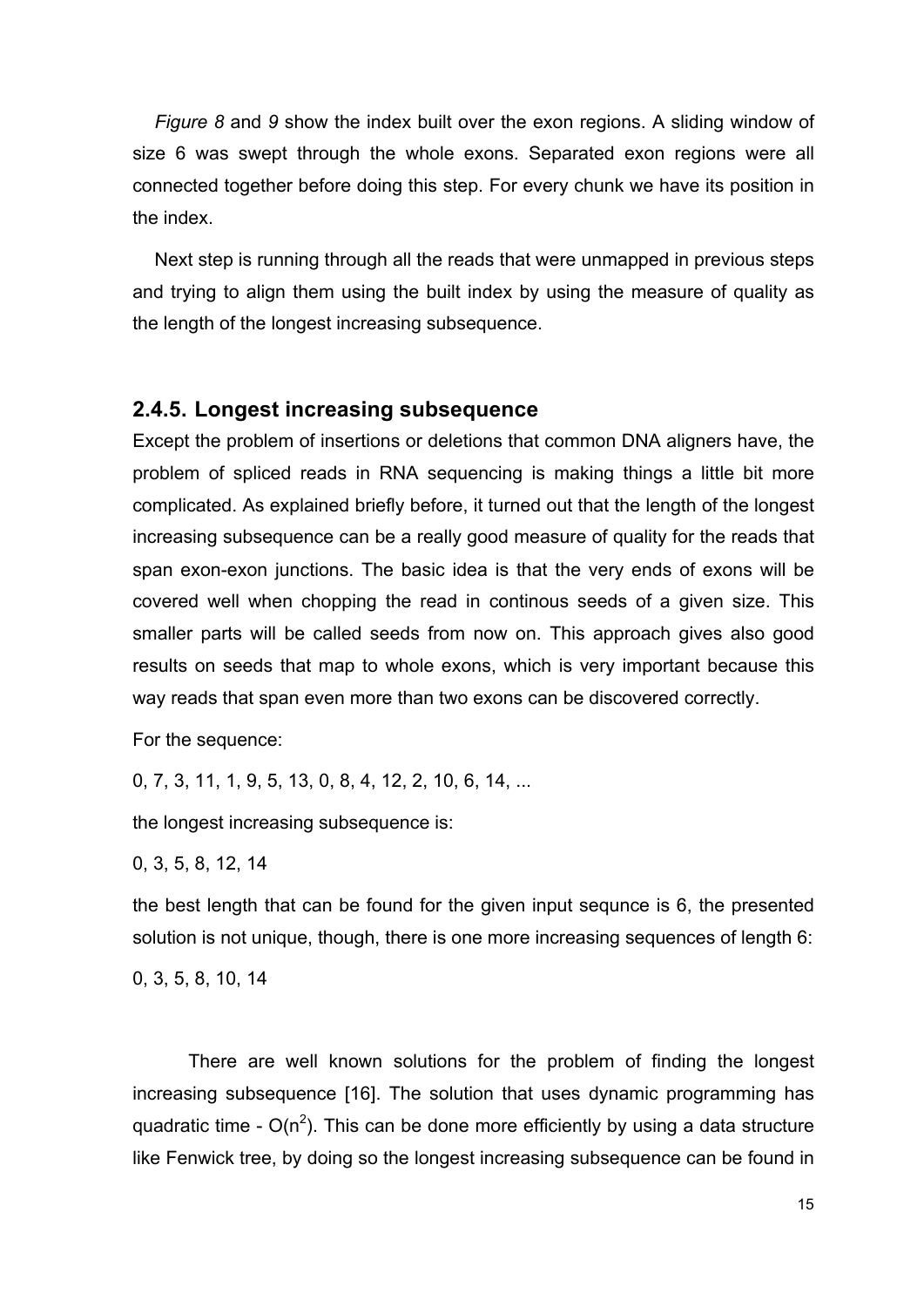O(n log n) [17]. A Fenwick tree is a data structure that supports two operations on an array: increment a given value by a given amount and find the sum of segment of values. It can do both in O(log n) time. The Fenwick tree is represented as just an array of the same size as the array being updated and queried, and there is no need to store the original array itself. This is great because it means that the two mentioned operations can be supported without any additional memory.

After the longest increasing sequences have been found for the unmapped reads up to this phase, a report of matched and unmatched reads is being generated.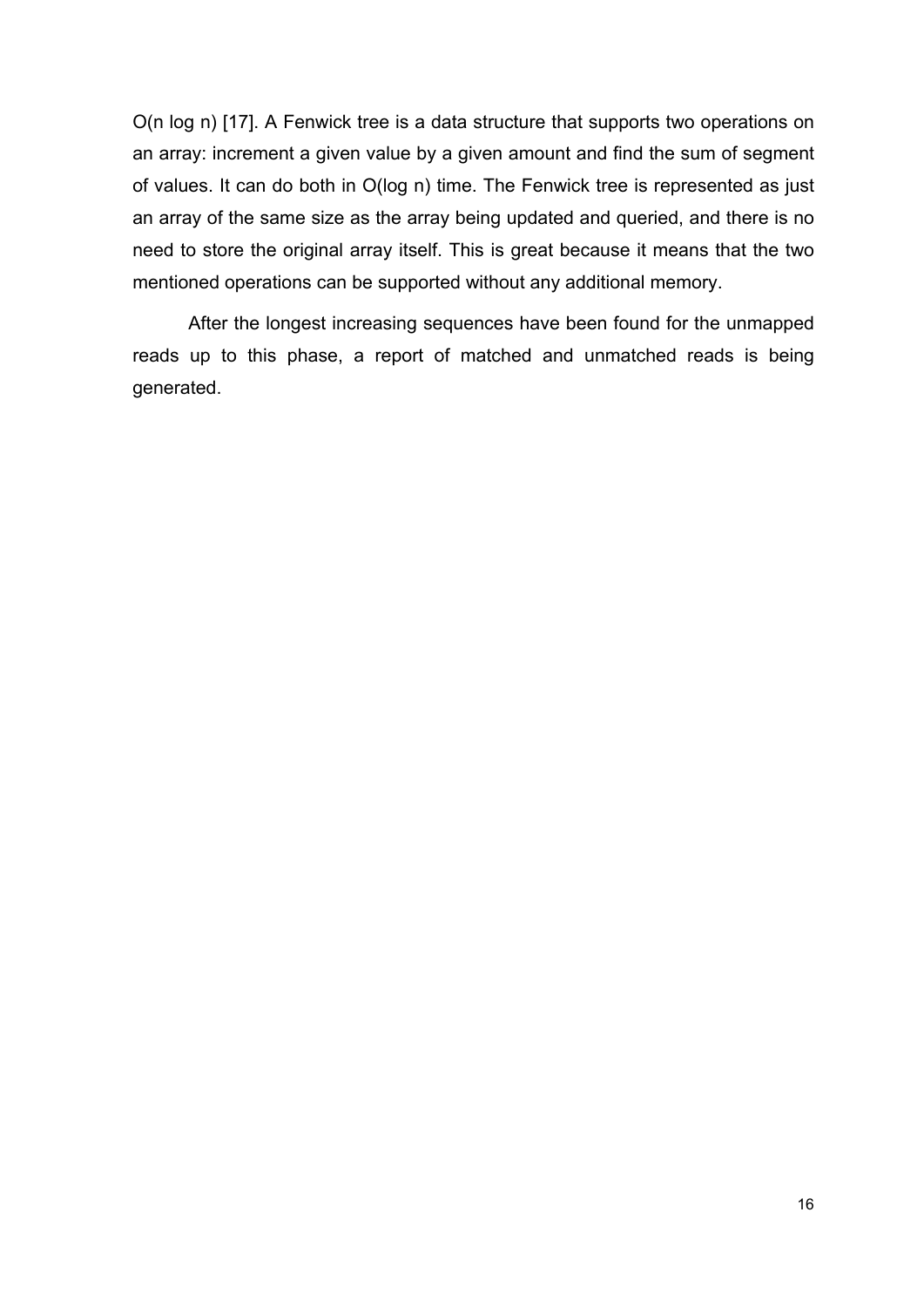# **3. Implementation**

The rna-seq mapper is implemented in the C++ programming language, mainly because of its efficiency, as one of the goals of this assignment was to build a tool that is comparable by performance, both accuracy and efficiency to the state-ofthe art tools, such as Tophat or BBMap.

The whole implementation can be separeted into three main parts:

- Genome alignment
- Exon regions computation
- Spliced alignmen

### **3.1. Genome alignment**

The input for this phase is the reference genome in the standard fasta format. Rna-seq is implemented in such way that it allows specifying before running the whole pipeline which aligner shall be used. Three options are provided here:

- BWA
- Bowtie (or bowtie2)
- LISA

Before doing the alignment, an index is built for each of those aligners. Each aligner handles its own format of index it uses. The output of this phase is the genome index (in the aligner internal format). After the index is built, the genome alignment phase starts. The overall final result of this phase is the aligned reads file in the standard SAM format.

#### **3.2. Exon computation**

The exon computation phase has two main inputs: the aligned reads in the SAM format from the previous phase and the refrence genome in fasta format. From the aligned reads file, potential exon regions are being computed as described in the methods section, by using various metrics like coverage, distance between exons, and heuristics like donor-acceptor signals. Except this file, the initial refrence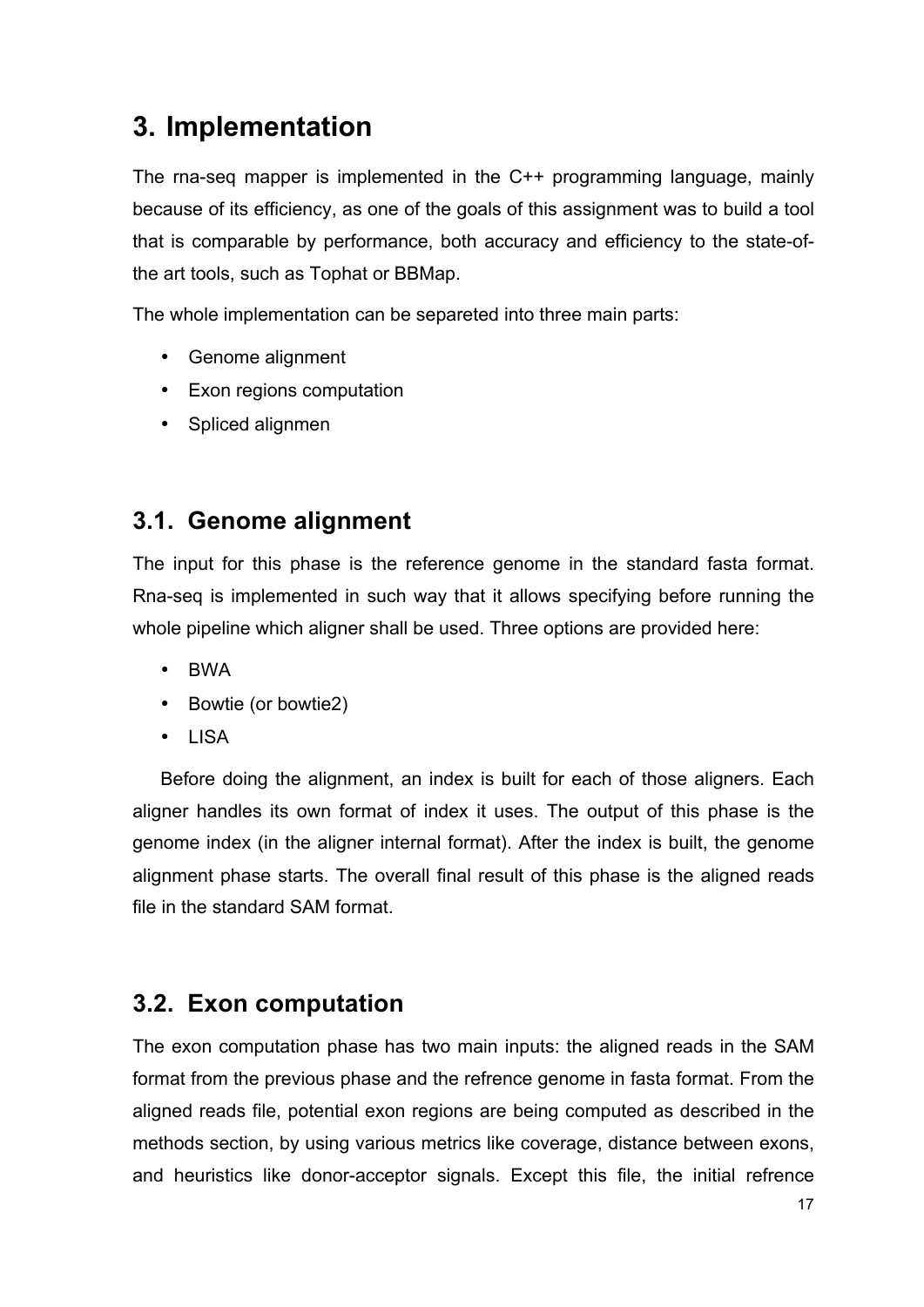genome file is needed as well, because for the next step, exon regions have to be extracted from the initial genome. This needs to be done in order to start spliced alignment, as at that point, reads are going to be matched against specific regions of the genome – exons.

### **3.3. Spliced alignment**

Before spliced alignment there is a smaller phase that also falls into spliced alignment. The index has to be built from the exon regions. This index is needed as the initially unmapped reads are going to get mapped against it. Meaning, that this phase has two main input files: the exon index and the initially unmapped reads in fastq format. The index gets built by running the sliding window through the exon regions of the genome. There are four characters that appear in the genome: *'A'*, *'C'*, *'G'* and *'T'*. As the optimal value for the sliding window is 16, it turns out that the hash table size can fit into standard integer types for values below 16, or long long for slightly larger. After the index is built, the sliding window is being swept through all the unmapped reads that are waiting to be aligned. By running the sliding window, substrings of the reads (seeds) – their position on the exon genome is being extracted from the hash table (the exon index). After the possible mapping positions are being extracted for the read that is being currently processed, the longest increasing subsequence is being calculated. It is described in the methods section how the Fenwick tree data structure is used for better performance – both memory and running time. The result of this phase is the final report. It consists of two files: the aligned reads file in bam format and the junctions file, also in bam format. The alignment file shows for each aligned read where they mapped against the initial refrence genome. The junction file shows exon-exon junctions discovered by the tool.

### **3.4. The pipeline**

Figure 10 shows the whole pipeline with all its main phases and subphases. It also includes all the main input files and resulting outputs of each step.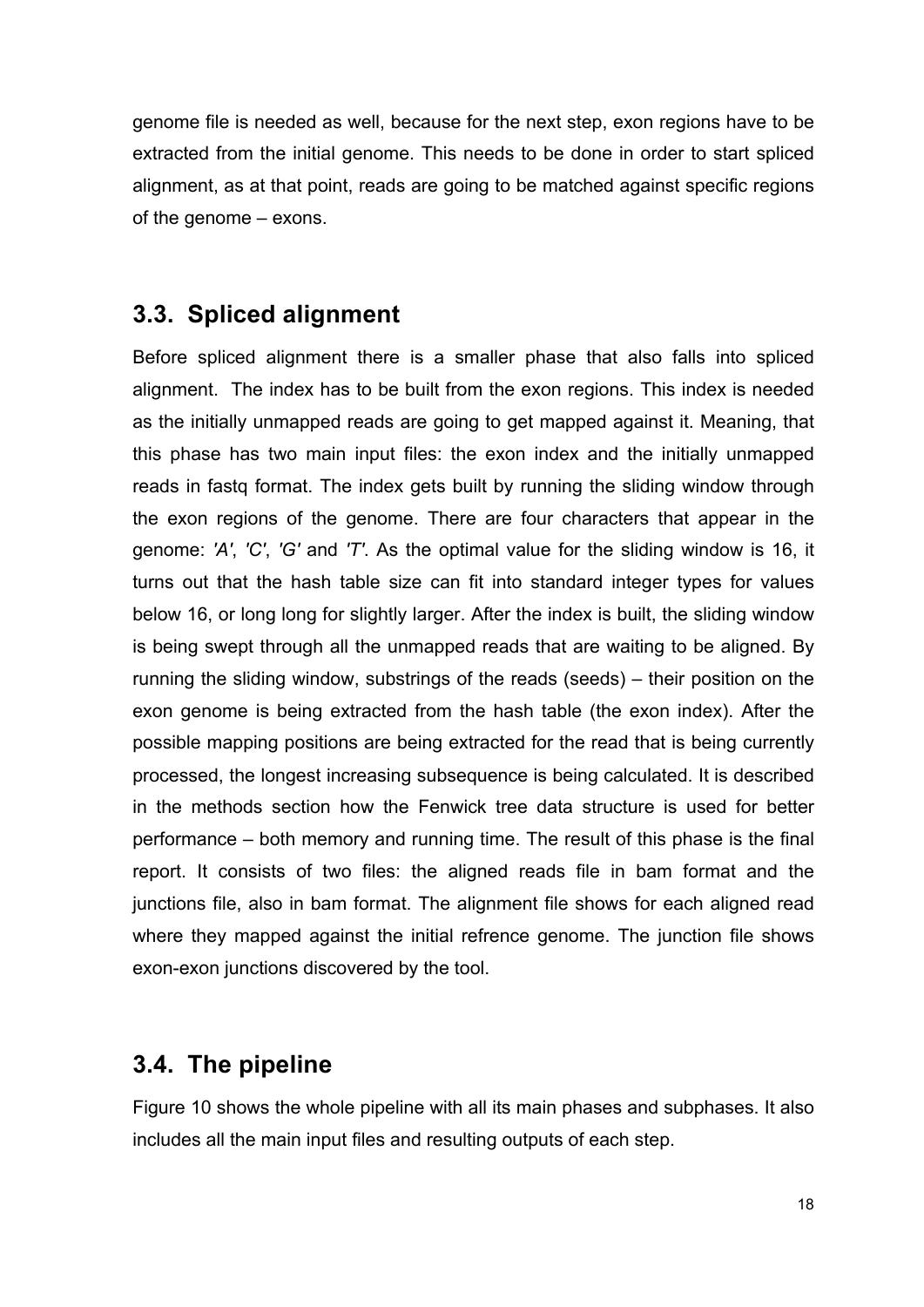

**Figure 10. rna -seq pipeline**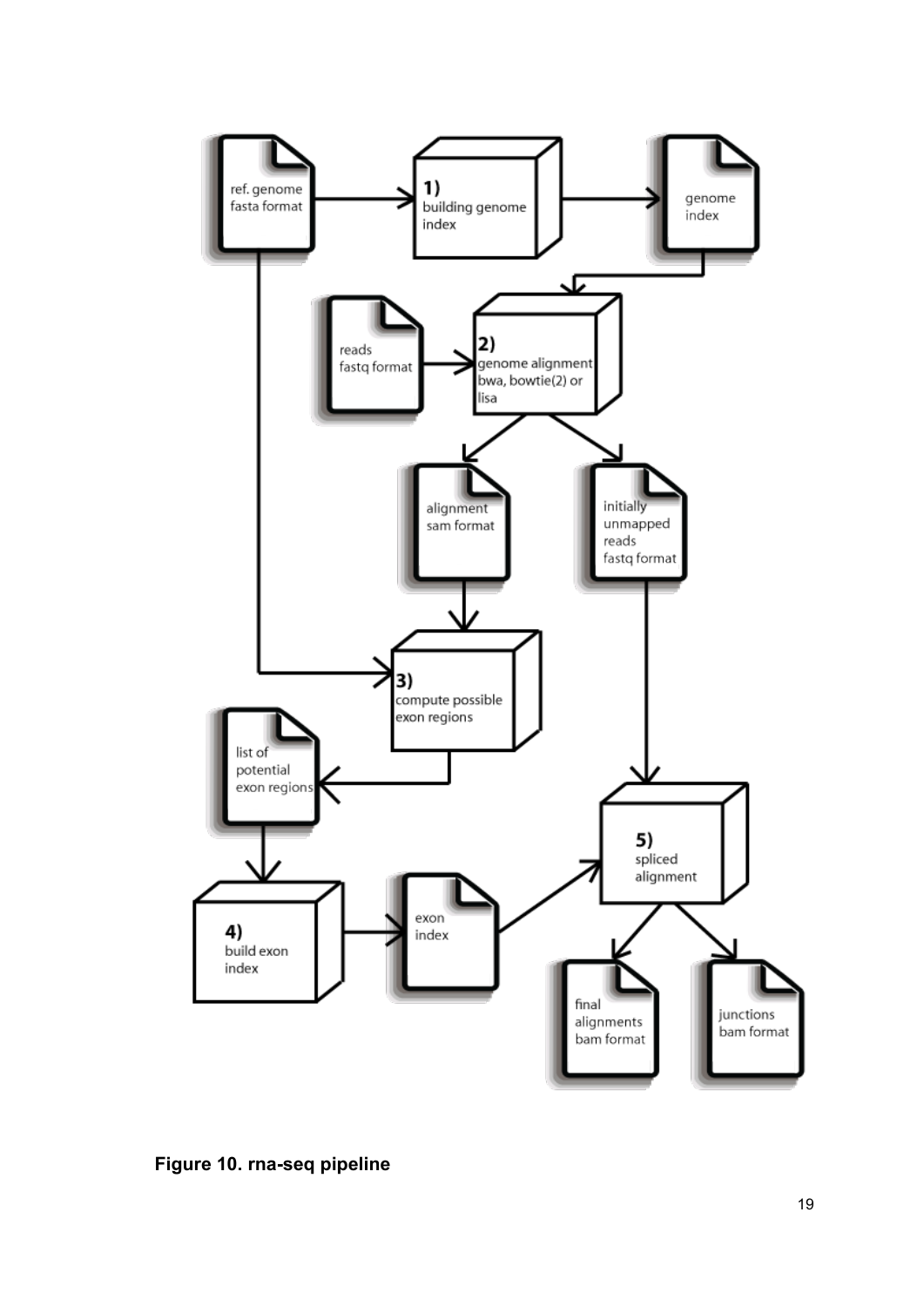### **3.5. Phases analysis**

In this section runtime analysis of the main phases of the rna-seq mapper are given. For this analysis 100000 randomly generated reads of length 250 (standard Illumina read length) with error rate of 0.5% that map onto chromosme 1 of human genome are being used.



**Figure 11. overall runtime analysis**



**Figure 12. Spliced alignment and exon computation runtime breakdown**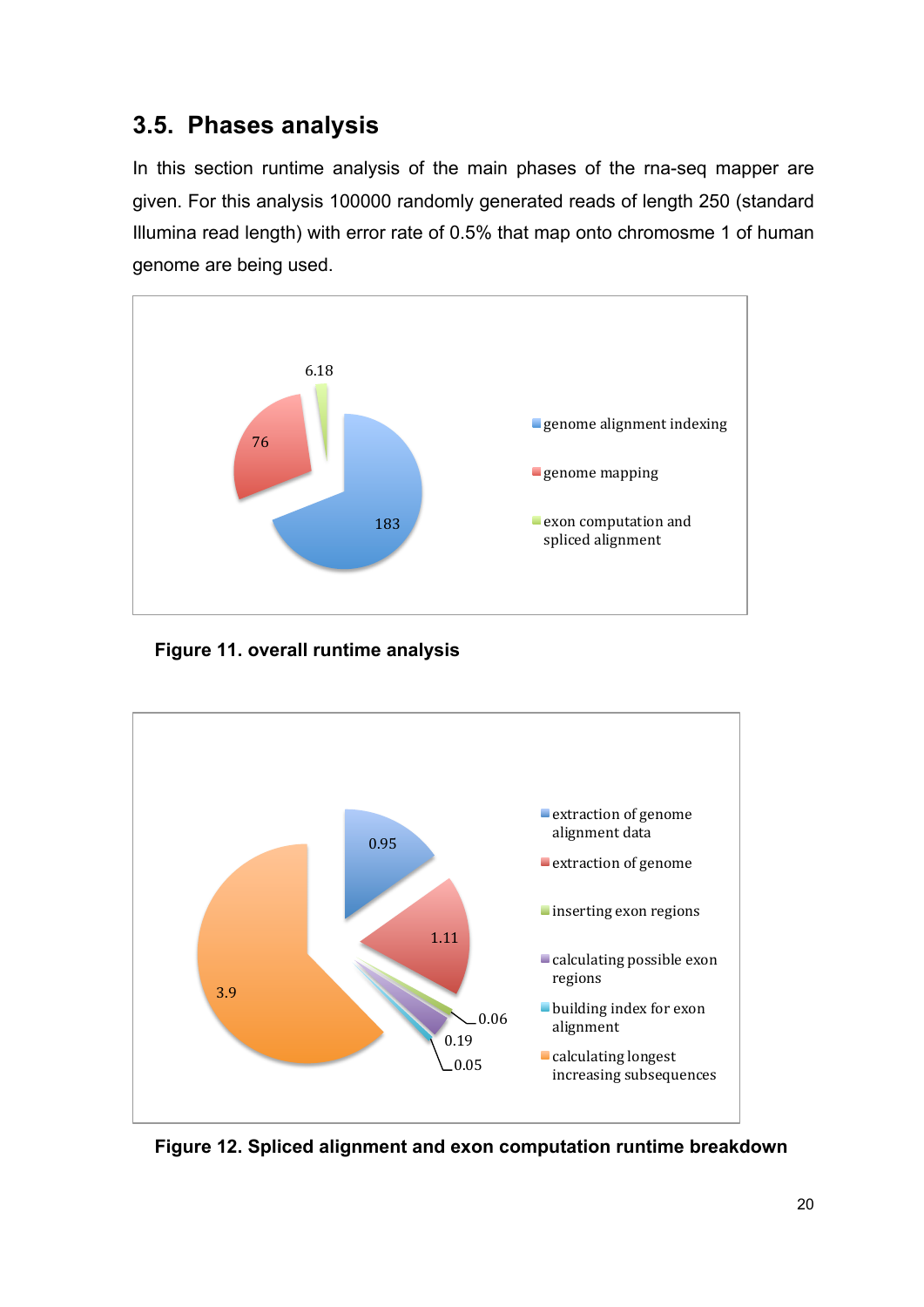*Figure 11* shows runtime values for major phases like genome index building, genome alignment and spliced alignemnt. Genome index building is obviously the slowest part of the process, but also most of the results discussions omit this part when comparing performances with other mappers. This step will be considered as preprocessing in this thesis as well, and is not going to be processed for calculating efficiencies of the tools. The genome alignment phase also depends on the short aligners that rna mappers use, so that part is also not getting into the final evaluation of performances.

The spliced alignment is the core of any rna-seq mapper as it tackles the main problem of rna sequenced data – the problem of spliced reads. *Figure 12* shows the runtime analysis of the subphases used in the new rna-seq mapper. The calculation of longest increasing subsequnce is the longest part and takes more than 60% of the spliced alignment phase. This is expected as it is the main algorithm for calculating quality of spliced mappings. In order to make this step faster, multithreading is being used. Standard C++ *pthread* library is being used in the implementation of multithreading.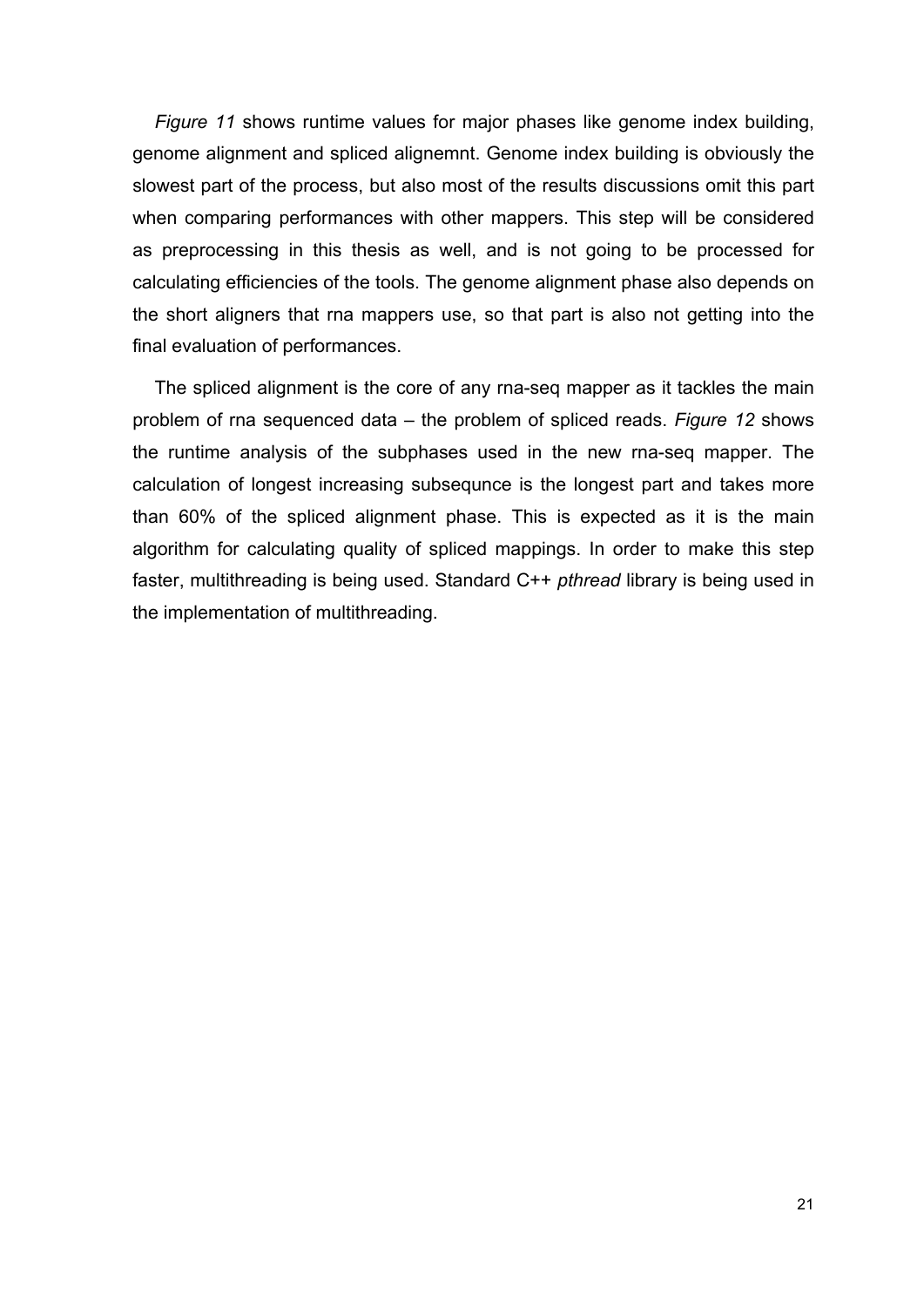### **4. Results**

In this section performance of the new rna-seq mapper is being analyzed. The analysis was conducted on simulated data. The simulated data was created with the Beers simulator because of various reasons that are given in the next section. Rna-seq mapper is being compared with Tophat, BBMap and GSNAP, both over accuracy and time efficiency. All the tests have been executed on a sample of 100000 randomly generated reads.

#### **4.1. Simulated data**

For generating the simulated data Beers simulator (Benchmarker for Evaluating the Effectiveness of RNA-Seq Software) is being used. The main reason why this simulator was chosen over others is that it uses many different sets of annotation that were merged (some of the most prominent like AceView, Ensembl, Geneid, Genscan, NSCAN, RefSeq, SGP, Transcriptome, UCSC and Vega) [18]. To avoid biased dataset towards any particular annotation set, the simulator starts with a large number of gene models taken from about ten different published annotation sets. After that it chooses a fixed number of these genes at random and introduces substitutions, indels, alternate splice forms, sequnecing errors and intron signals. It can simulate both mouse and human data. Though, only human simulated data is being used for testing the rna-seq mapper. The simulator creates many files out of which four are most important. The .cig file has all the true alignments, this is very important because after the final results of the mapping of rna-seq mapper, with this file the results can be precisely compared. Knowing for each read from which exact location it was extracted is the main thing in order to evaluate the results properly. The .fa file has the actuall simulated paired-end reads. Forward reads are marked as 'a' reads, while reverse reads are marked as 'b' reads. There is also a file that has all the information for each read which crossed a junction in order to calculate the false negative rate, as junctions that were not crossed with any reads shouldn't be marked as junctions. And the simulated reads transcript file that has the full transcript info for each simulated transcript.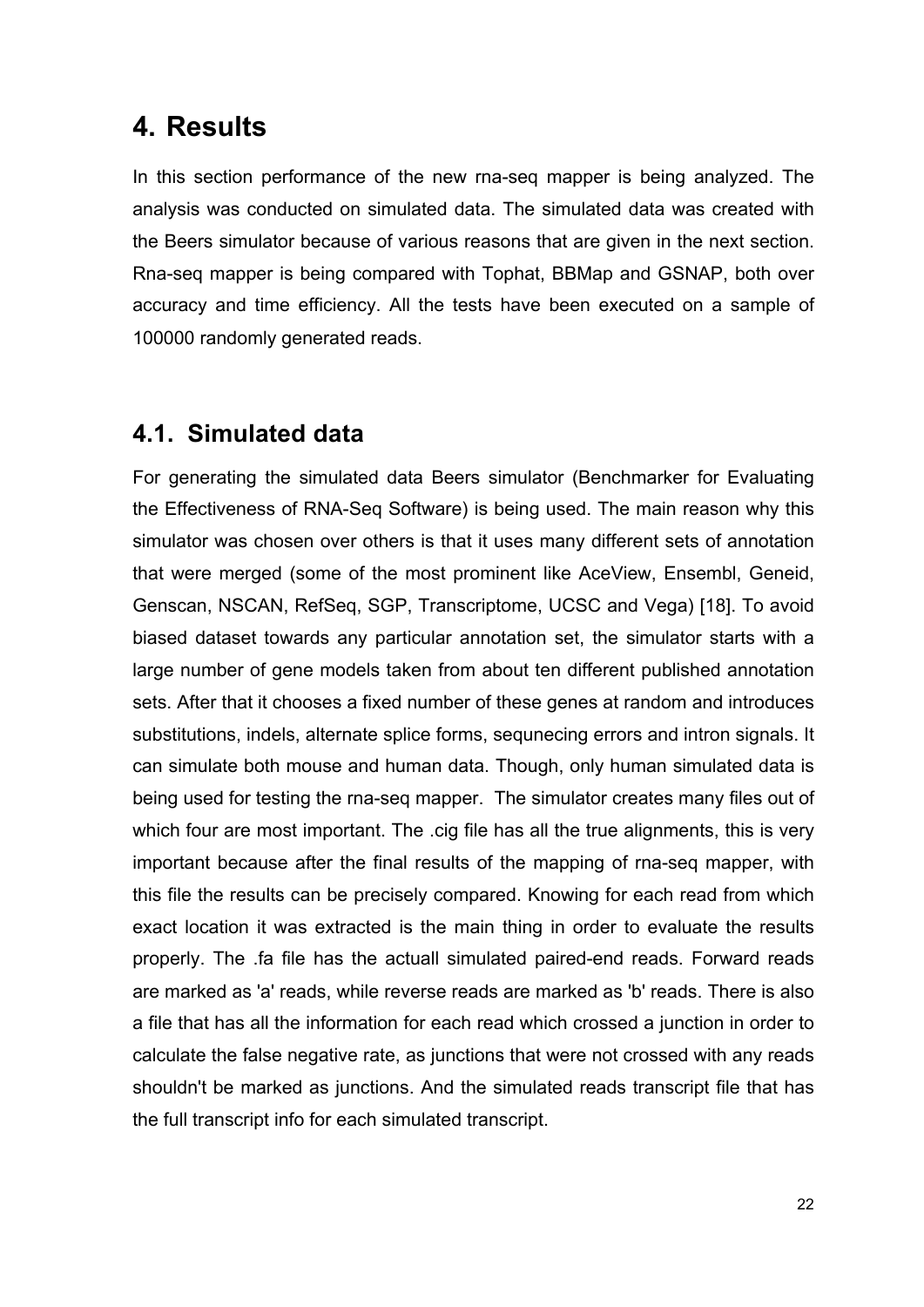

**Figure 13. Beers simulator workflow, image taken from [18]**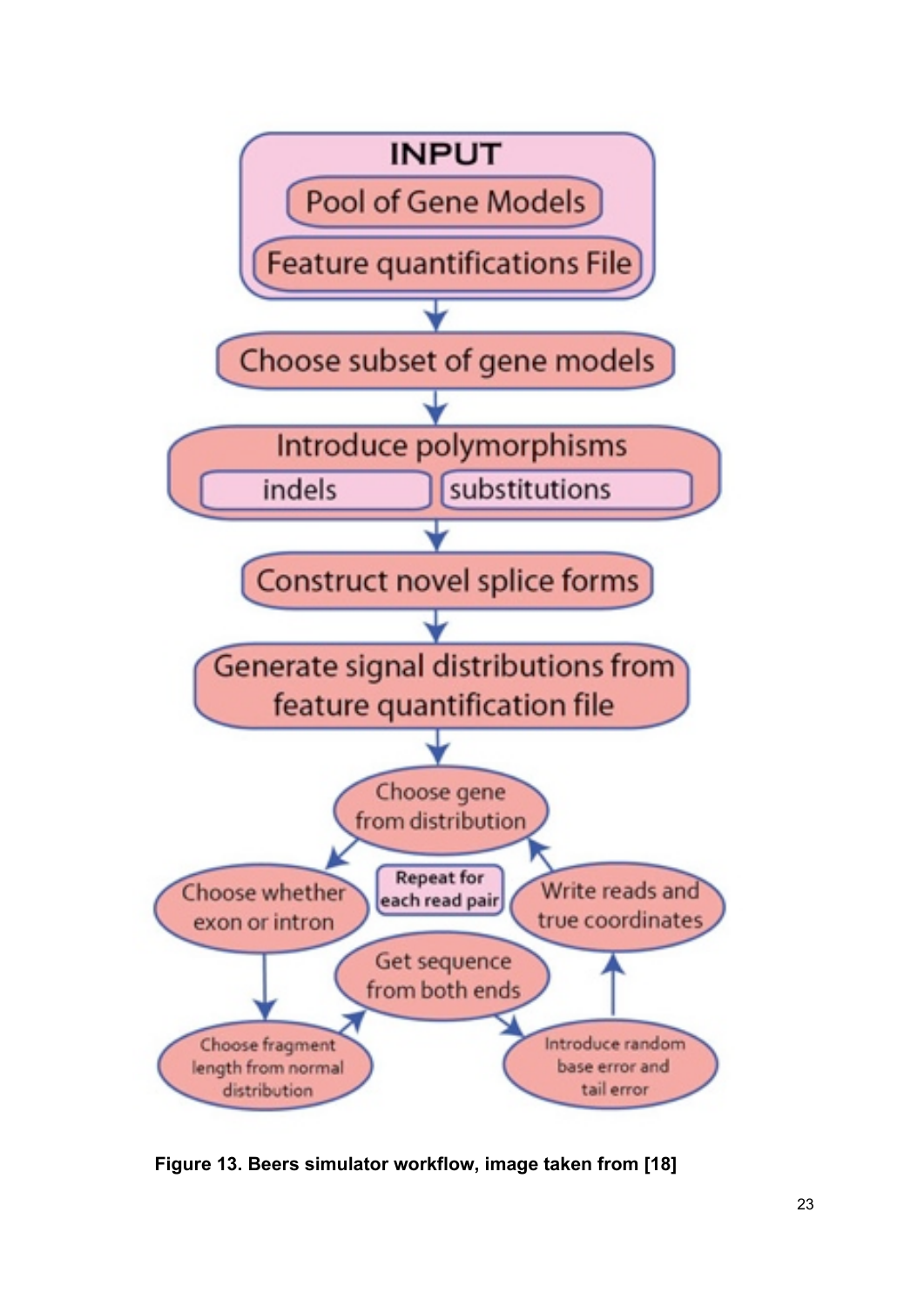### **4.2. Dataset runs**

All the tests that follow have been generated with the described beers simulator. All of the tests consist of 100000 reads that were randomly generated from the human genome (hg19 – human genome, version 19). More than hundred tests have been run with 4 rna-seq tools:

- Rna-seq tool developed in this thesis
- Tophat2
- BBMap
- **GSNAP**

The results and the comparison between the tools for both time efficency and accuracy follow in next sections.

#### **4.2.1. Dataset 1**

The first dataset consists of 100000 randomly generated reads with an error of 0.5%. Reads of length 50, 75, 100, 250 and 500 were generated.



**Figure 14. Time efficiency for reads with error of 0.5%**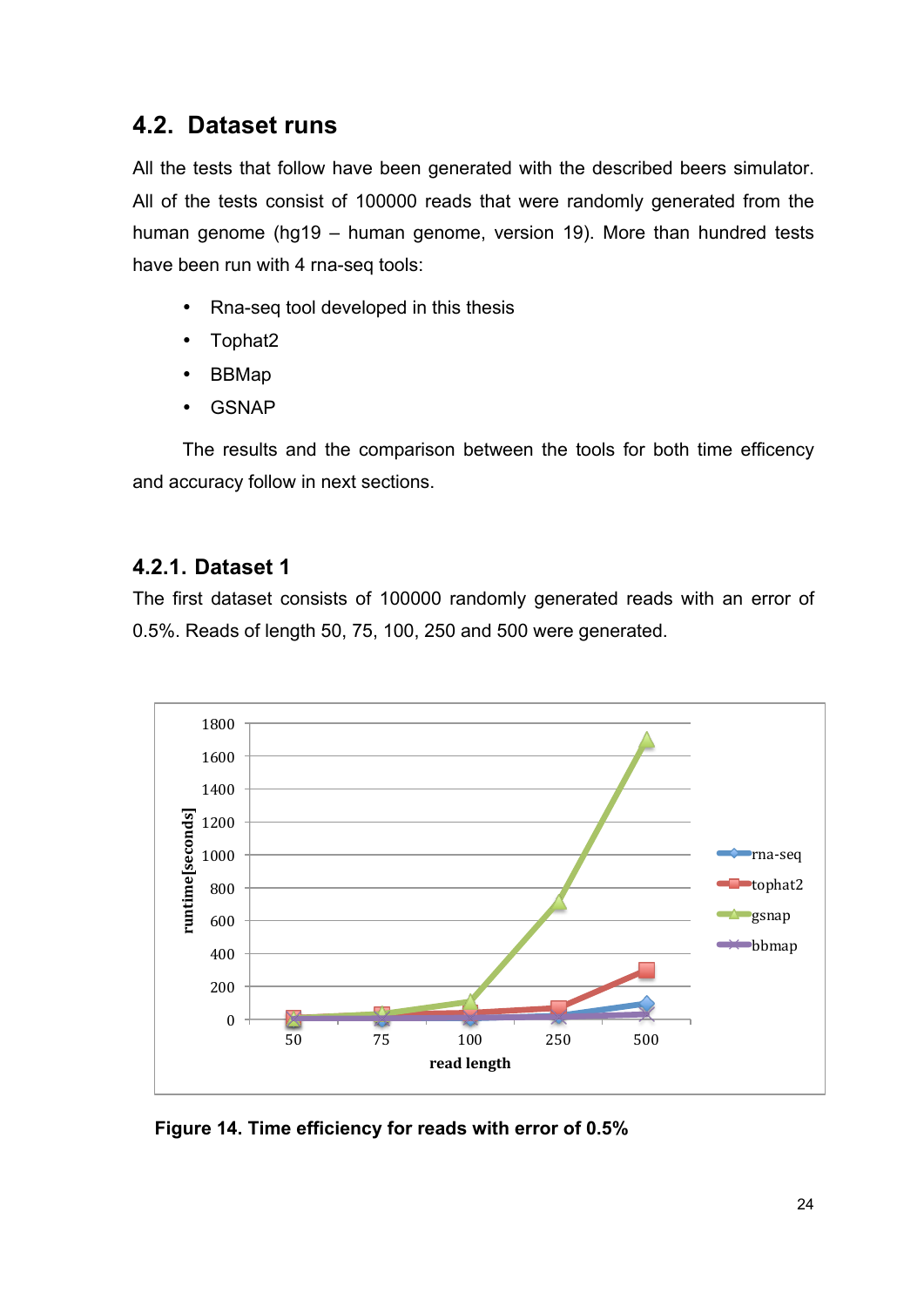The fastest mapper on this dataset is BBMap. The new rna-seq tool is slightly slower than BBMap. It is faster than Tophat, and as the read lengths increase this difference becomes more visible. GSNAP is obviously the slowest. Because of this, a graph without GSNAP is given below as well, for a better comparison of the faster mappers.



**Figure 15. Same dataset without GSNAP**

| <b>Read length</b> | rna-seq | tophat | <b>GSNAP</b> | <b>BBMap</b> |
|--------------------|---------|--------|--------------|--------------|
| 50                 | 99.5%   | 99.5%  | 97.45%       | 99.9%        |
| 75                 | 93.25%  | 98.9%  | 99.85%       | 99.86%       |
| 100                | 89.29%  | 92.5%  | 99.7%        | 99.95%       |
| 250                | 82.87%  | 82.4%  | 99.8%        | 99.9%        |
| 500                | 61.29%  | -      | -            | 99.9%        |

**Figure 16. Mapping accuracy for dataset 1**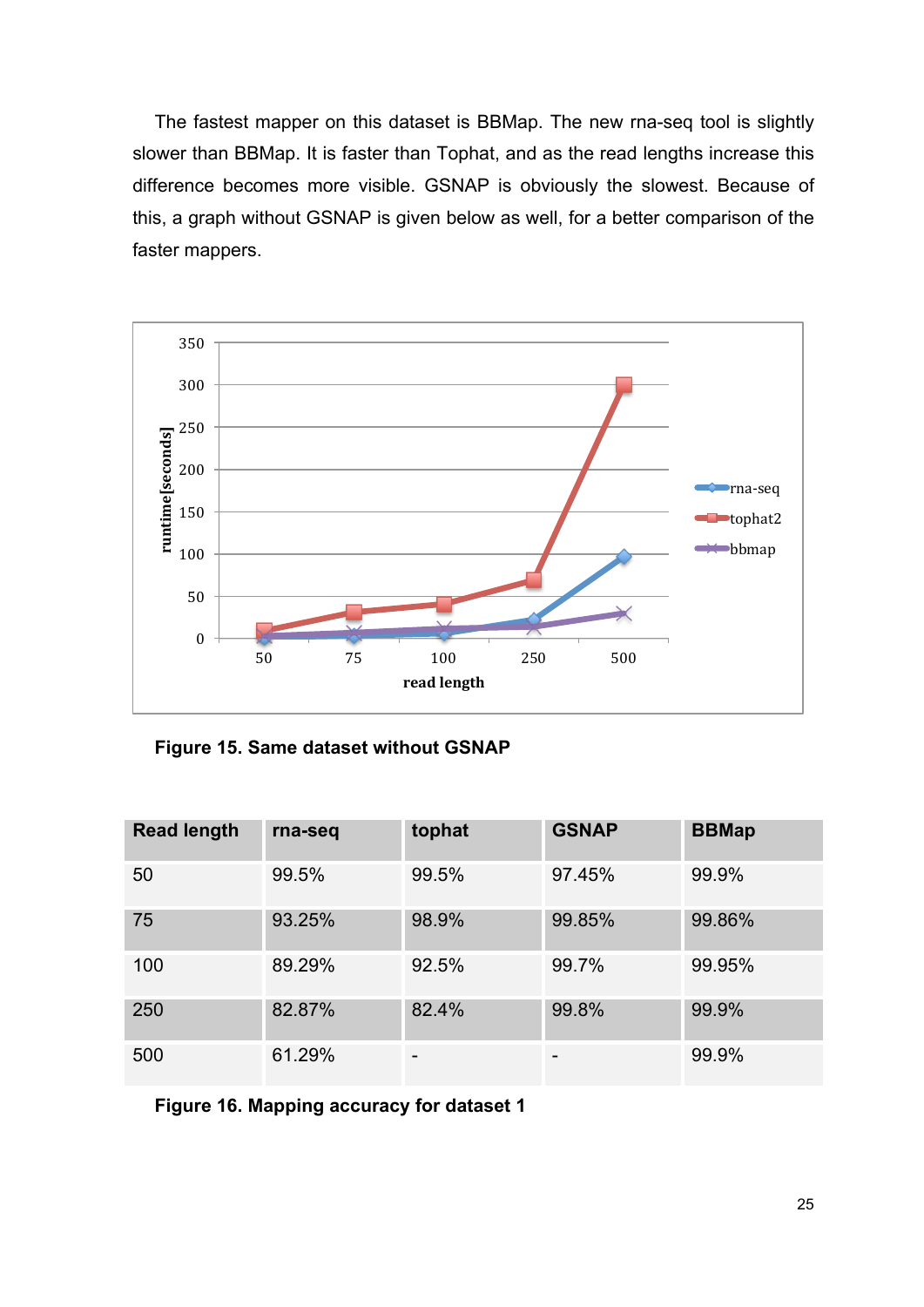Rna-seq mapper is comparable with Tophat for reads below 250 length, after 250, rna-seq mapper becomes more accurate than tophat, while staying faster than it. For read lengths of 500, Tophat and GSNAP haven't executed, yielding inernal errors, after multiple tries to execute it. BBMap and GSNAP are superbly accurate above Tophat and rna-seq mapper. Though, GSNAP has an exponential growth in time and for larger sets it does not get executed at all. BBMap has great results, both accuracy and time efficiency.

#### **4.2.2. Dataset 2**

This dataset has a slightly increased error rate of the reads, it is 1%.



**Figure 17. time efficiency comparison**

GSNAP and Tophat didn't execute for read length of 500. More interesting on this graph are runtimes for BBMap and rna-seq. Next chart gives a better look on those two mappers.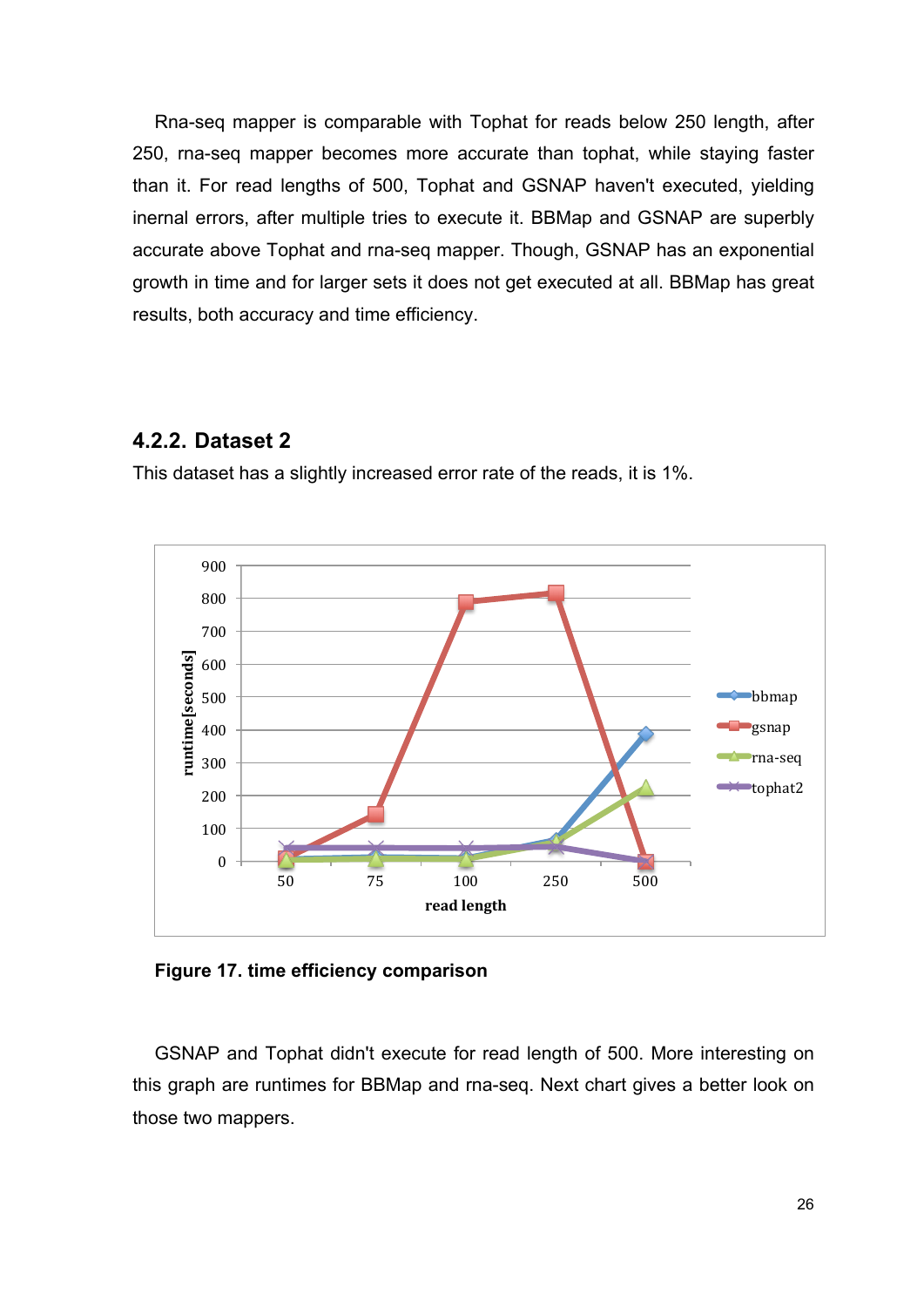

**Figure 18. bbmap vs rna-seq**

| <b>Read length</b> | rna-seq | tophat | <b>GSNAP</b> | <b>BBMap</b> |
|--------------------|---------|--------|--------------|--------------|
| 50                 | 82.5%   | 96.2%  | 78.03%       | 99.84%       |
| 75                 | 77.83%  | 94.5%  | 99.2%        | 99.82%       |
| 100                | 81.48%  | 90.9%  | 99.5%        | 99.39%       |
| 250                | 58.59%  | 49.6%  | 99.7%        | 99.9%        |
| 500                | 34.29%  | -      | -            | 90.7%        |

#### **Figure 19. mapping results for dataset 2**

Rna-seq has lower accuracy than Tophat, until reads of length 250 are reached when it becomes slightly more accurate but still less than BBMap and GSNAP. GSNAP and Tophat haven't executed for read lengths longer than 250 for this datasets. BBMap finally drops its accuracy below almost perfect score for reads that have 1% error and length 500.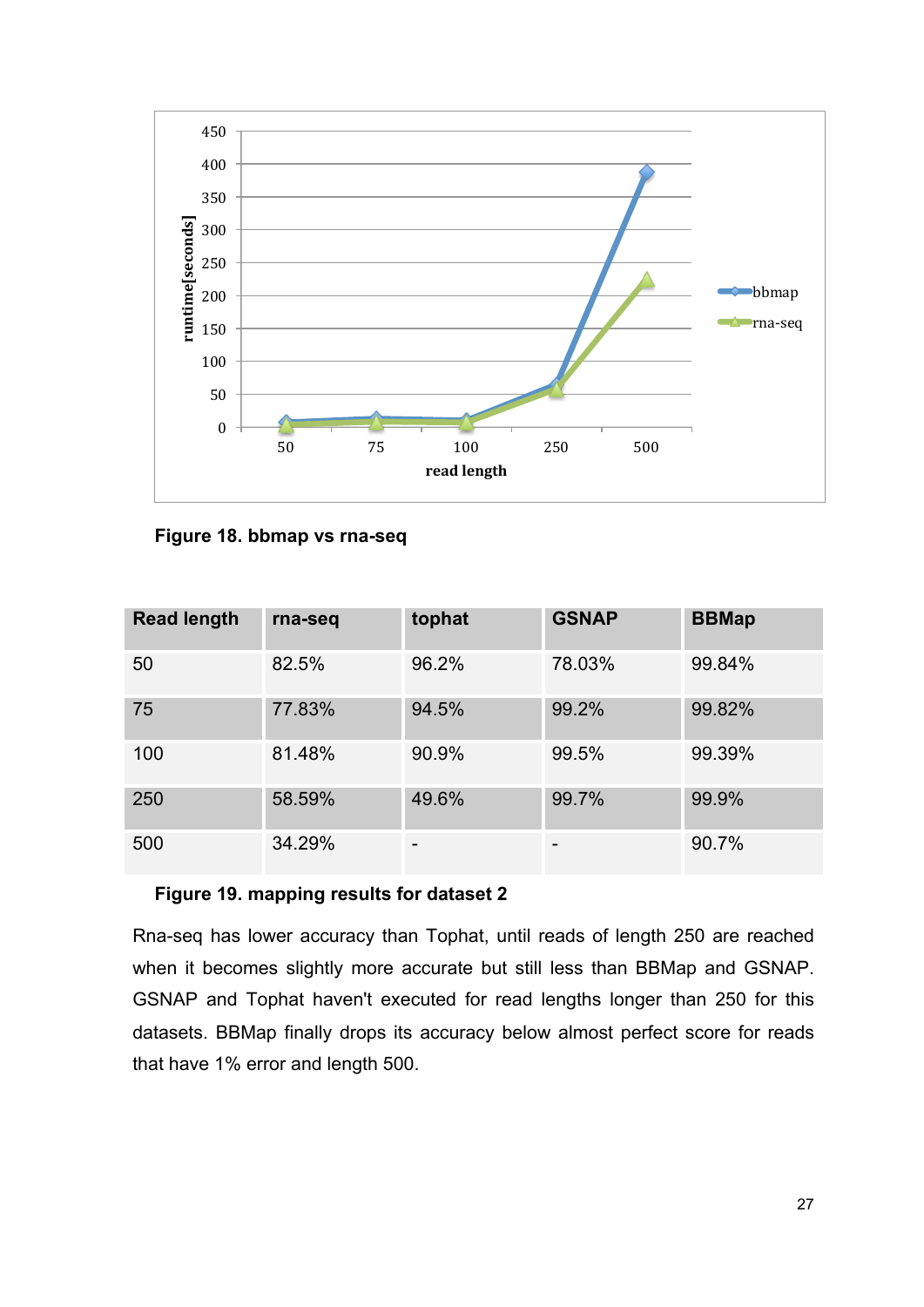#### **4.2.3. Dataset 3**

In this dataset read error has been increased to 2.5%. For non obvious reasons GSNAP stopped executing for this dataset so GSNAP is omitted in this analysis.



**Figure 20. runtimes for dataset 3**

| <b>Read length</b> | rna-seq | tophat | <b>BBMap</b> |
|--------------------|---------|--------|--------------|
| 50                 | 66.46%  |        | 99.9%        |
| 75                 | 58.9%   | 51.7%  | 99.82%       |
| 100                | 58.6%   | 53.4%  | 99.2%        |
| 250                | 60.2%   | 52.6%  | 99.1%        |
| 500                | 55.21%  |        |              |

**Figure 21. accuracy comparison for error rate 2.5%**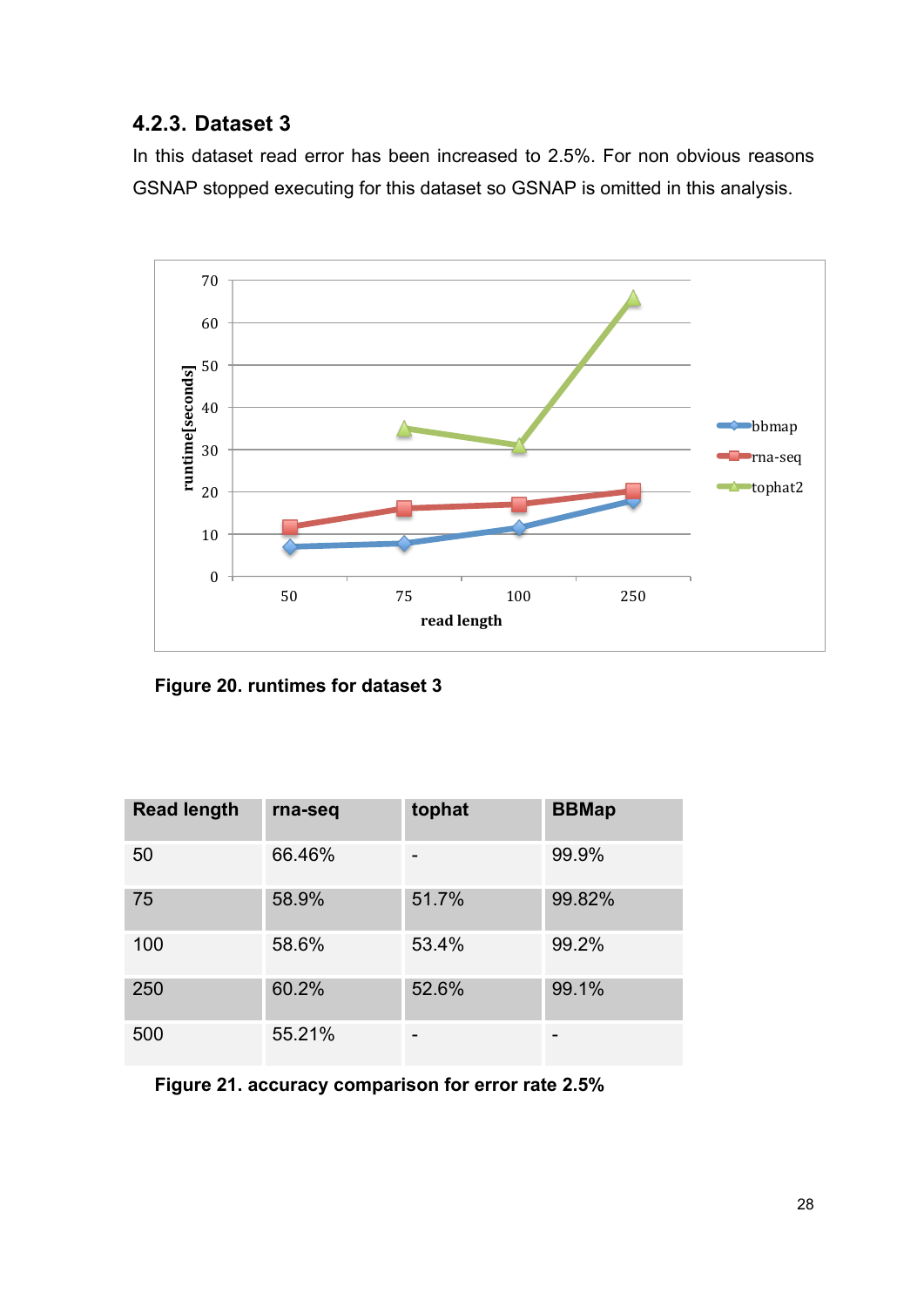Rna-seq mapper for reads with an error rate of 2.5% is more accurate than Tophat and also faster, still BBMap is far better. Tophat didn't execute on this set for read lengths of 50 and 500, neither did BBMap for read length of 500.

#### **4.2.4. Dataset 4**

Error rate of the reads got increased to 5% this time, but only comparison between rna-seq mapper and Tophat are given this time as other mappers had difficulties running it.



**Figure 22. runtimes for dataset 4**

Rna-seq mapper is again faster than Tophat, accuracies for both mappers are considerably low. This is mainly because of the high error rate of 5% of the reads. Still, rna-seq mapper is more than twice accurate than Tophat, with about 28% reads mapped correctly, while Tophat mapped only about 11% reads. This result is shown on the next chart.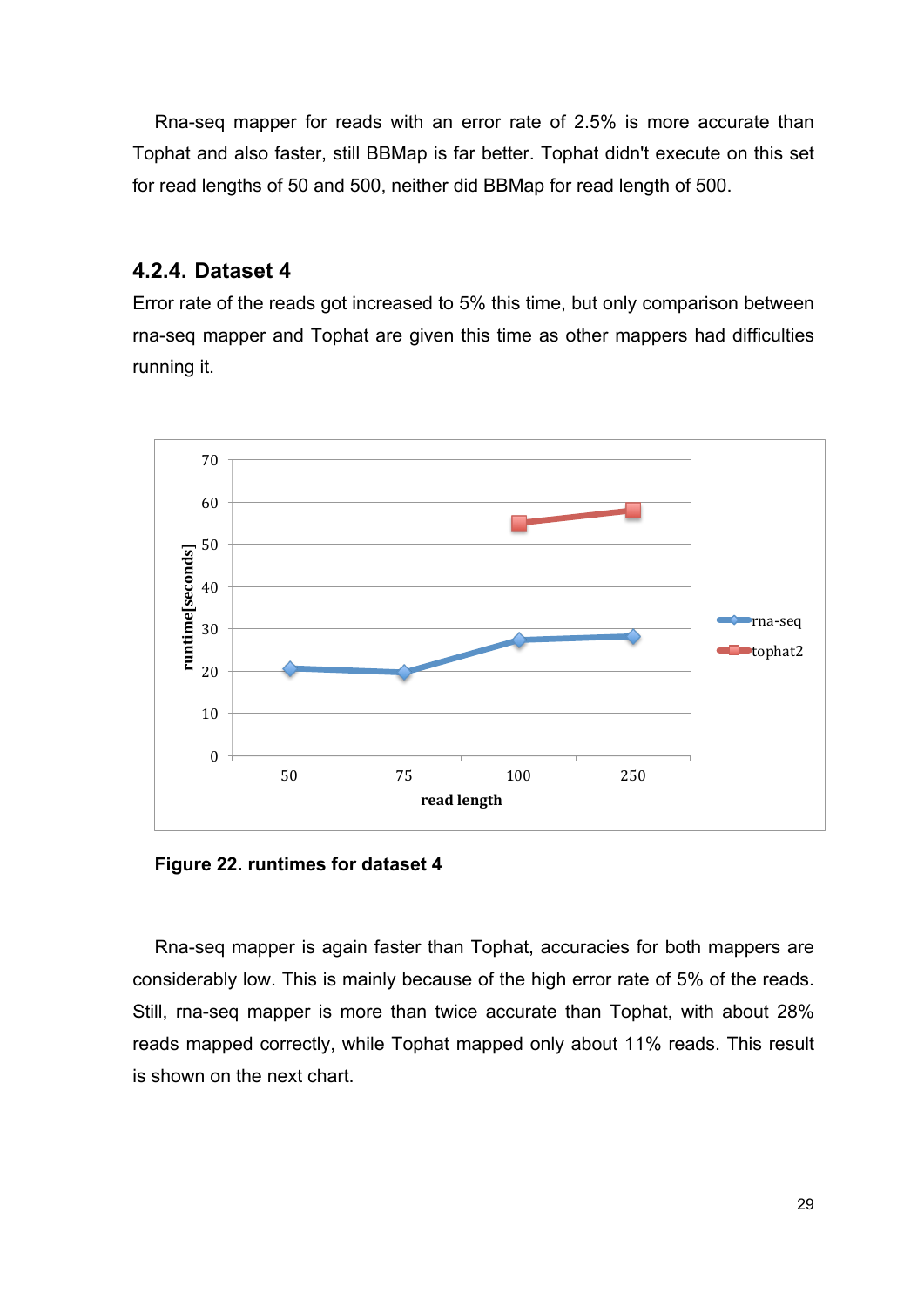

**Figure 23. accuracy for dataset 4**

#### **4.2.5. Dataset 5**

This dataset has an extreme read error of 10%.

![](_page_33_Figure_4.jpeg)

**Figure 24. runtimes for reads with 10% error**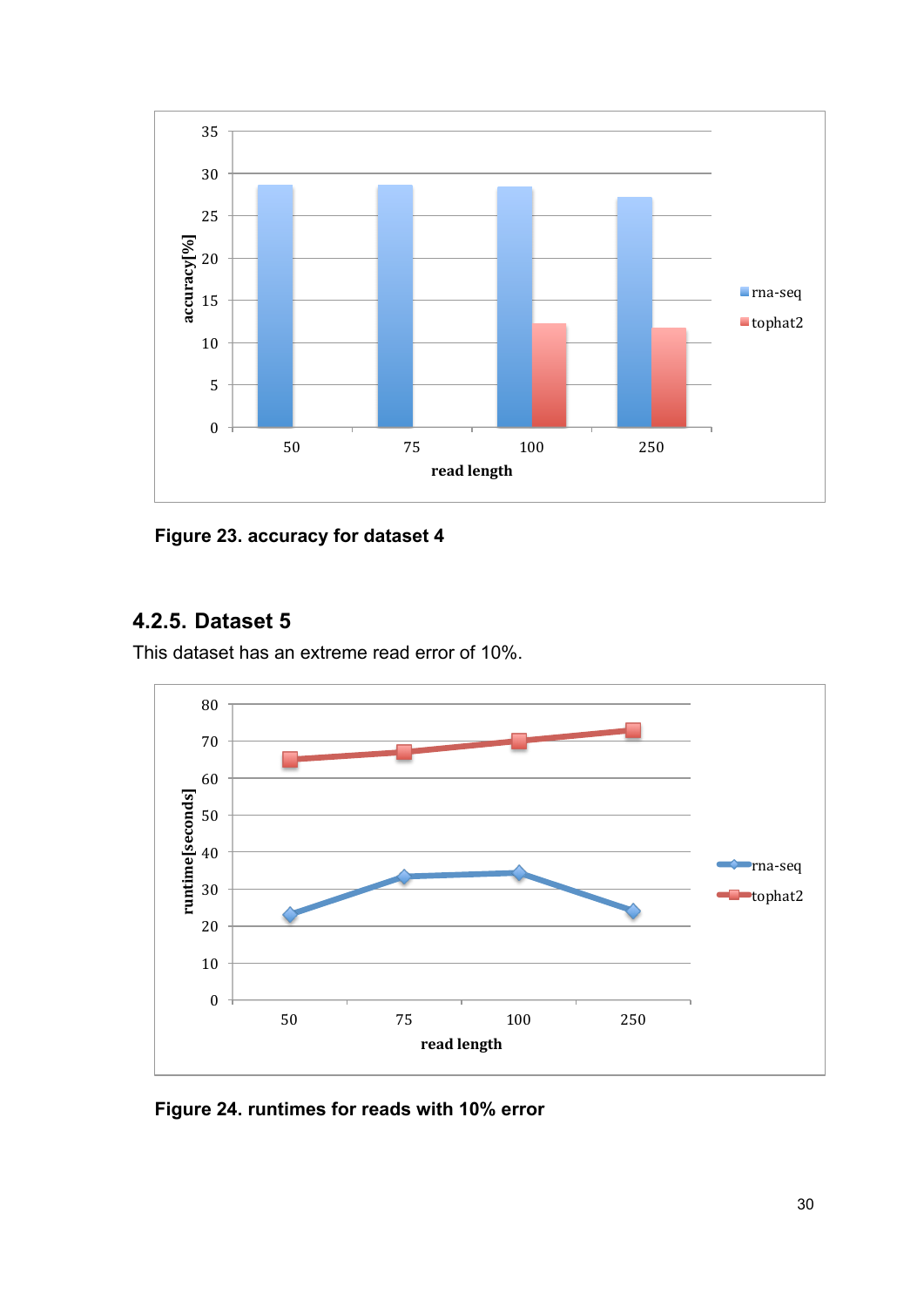![](_page_34_Figure_0.jpeg)

**Figure 25. mapped reads with 10% error rate**

*Figure 24* and *25* show runtime and accuracy comparison for reads with an extreme error rate of 10%. Rna-slseq is both faster and more accurate than Tophat on this dataset. Though both mappers have a really low accuracy (rna-seq about 5% and Tophat below 2.5%).

#### **4.2.6. Overall rna-seq scores**

In this section comparison between scores for rna-seq mapper are given for each of the five datasets that differ in the reads error rate. As expected, as the error rate increases, so does the accuracy of alignments fall. The runtime for spliced alignment increases as the reads length increase as expected. This is mainly because more seeds are being examined for the calculation of the longest increasing subsequence. The results are given on *Figure 26* and *27*. *Figure 27* shows the same input data runs, but for Tophat.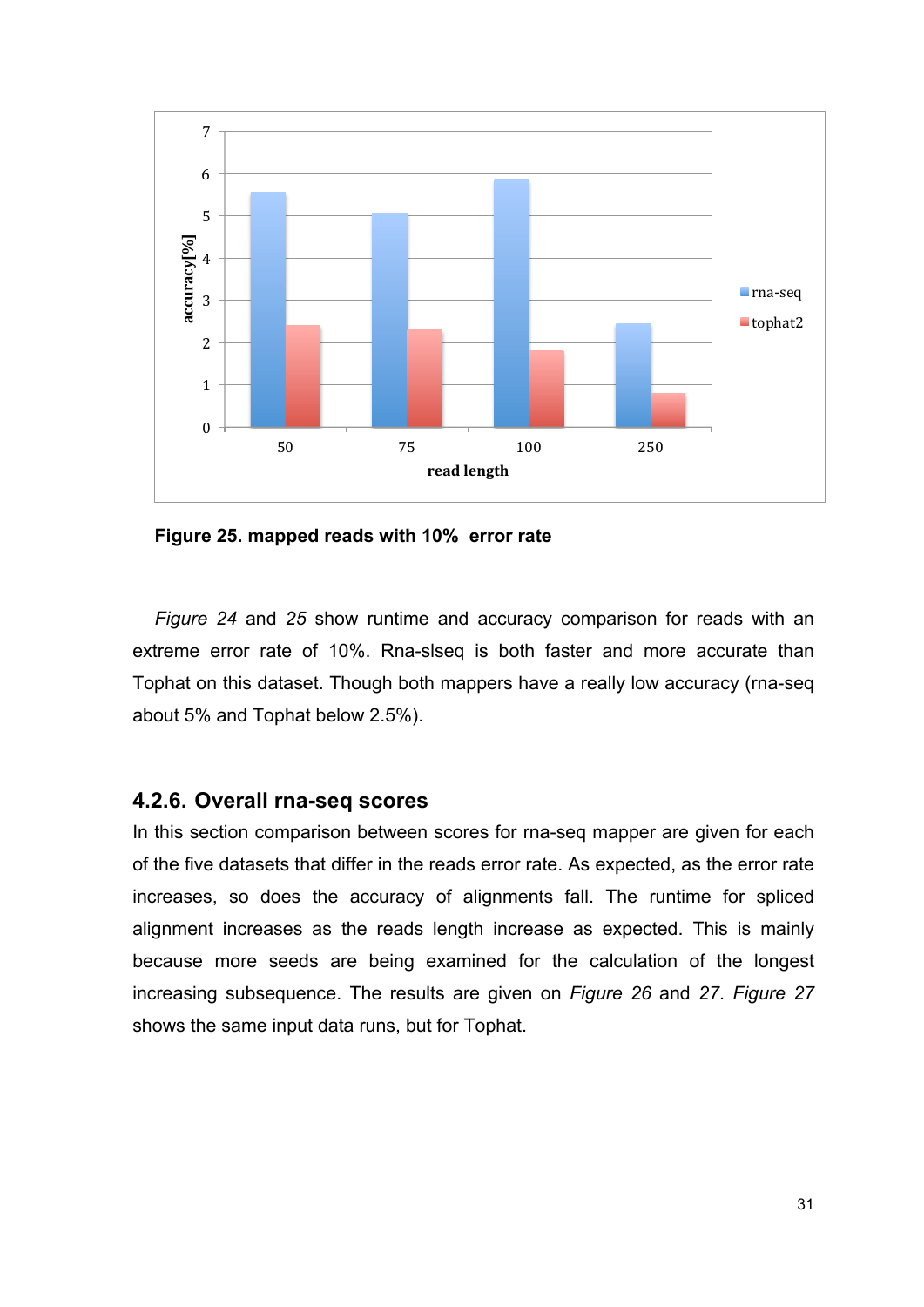|     | 0.5%   | 1%     | 2.5%   | 5%     | 10%   |
|-----|--------|--------|--------|--------|-------|
| 50  | 99.5%  | 82.5%  | 66.46% | 28.58% | 5.55% |
| 75  | 93.25% | 77.83% | 58.9%  | 28.6%  | 5.06% |
| 100 | 89.29% | 81.48% | 58.6%  | 28.4%  | 5.85% |
| 250 | 82.87% | 58.59% | 60.2%  | 27.2%  | 2.45% |
| 500 | 61.29% | 34.29% | 30.1%  | 24.2%  | 1.86% |

**Figure 26. rna-seq accuracy for various read errors and lengths**

|     | 0.5%  | 1%    | 2.5%  | 5%    | 10%   |
|-----|-------|-------|-------|-------|-------|
| 50  | 99.5% | 96.2% | n/a   | n/a   | 2.31% |
| 75  | 98.9% | 94.5% | 51.7% | n/a   | 2.23% |
| 100 | 92.5% | 90.9% | 53.4% | 12.2% | 1.86% |
| 250 | 81.9% | 49.6% | 52.6% | 11.7% | 0.76% |
| 500 | n/a   | n/a   | n/a   | n/a   | n/a   |

**Figure 27. tophat2 accuracy for various read errors and lengths**

*Figure 26* and *27* are showing a comparison between accuracies for the new rna-seq against Tophat. As the error rate and read length increase rna-seq gets better against Tophat. *Figure 28* shows that read error rate did not impact much on the performance, that is expected as the main parameters for efficiency are genome size, read amount and read length, but not read errors.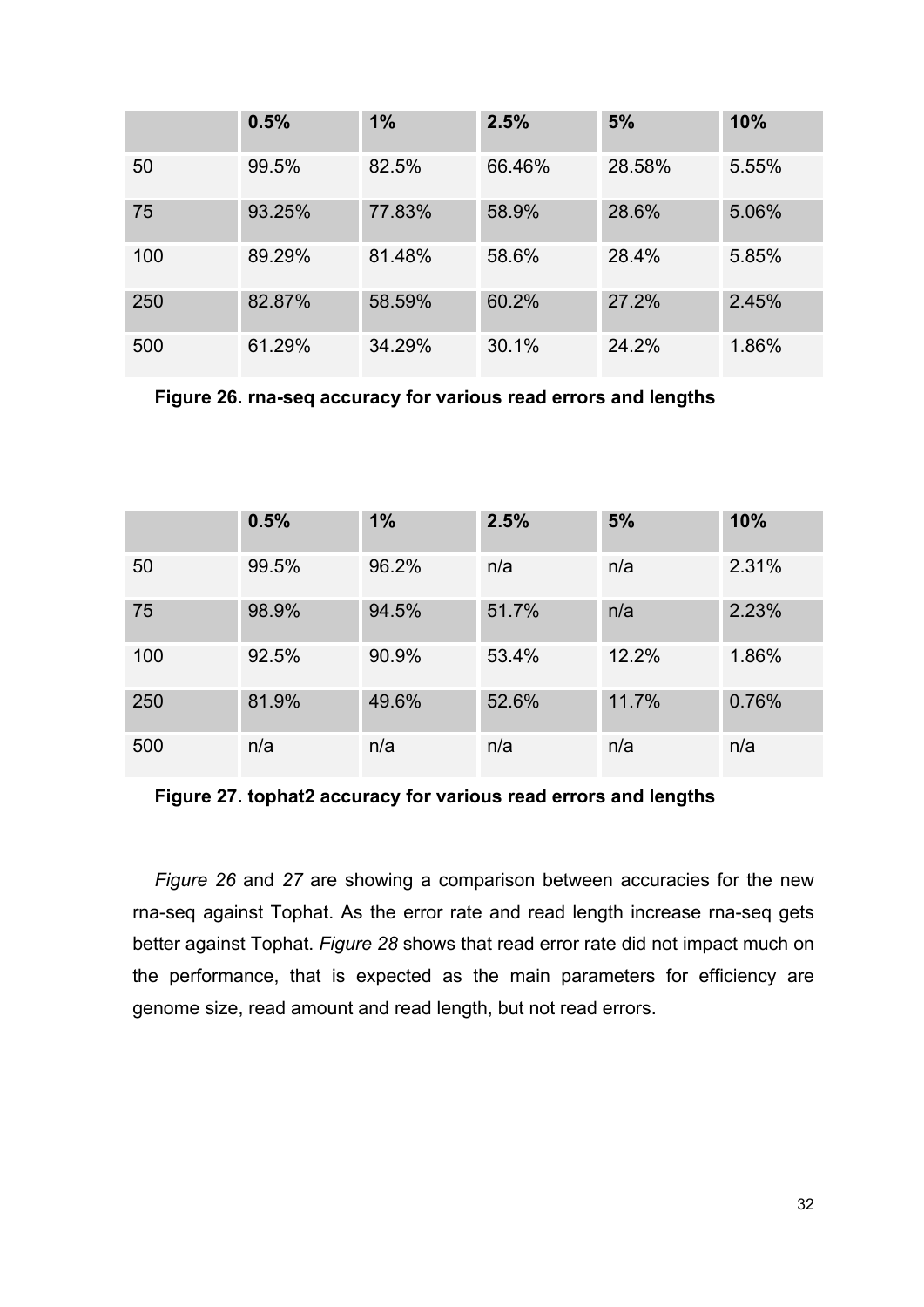![](_page_36_Figure_0.jpeg)

**Figure 28. rna-seq runtimes for various read errors**

*Figure 29* and *30* show percentage of correctly mapped reads after the main phases of the rna-seq mapper, genome and spliced alignment. As the read lengths increase genome alignment has lower accuracy. This is expected because most of the exons are considerably short, and as read lengths increase, some exon regions do not get detected before spliced alignment. This also means that spliced alignment works well, as it maps more reads on spliced alignment phase on longer read lengths, meaning that longest increasing subsequence measure of quality for spliced reads has potentials.

|                | 50     | 75     | 100    | 250    | 500    |
|----------------|--------|--------|--------|--------|--------|
| Genome         | 99.51% | 90.39% | 82.05% | 74.43% | 29.09% |
| alignment      |        |        |        |        |        |
| <b>Spliced</b> | 99.53% | 93.25% | 89.29% | 82.87% | 61.29% |
| alignment      |        |        |        |        |        |

**Figure 29. percentage of mapped reads after main phases for rna-seq mapper for reads with error rate of 0.5%**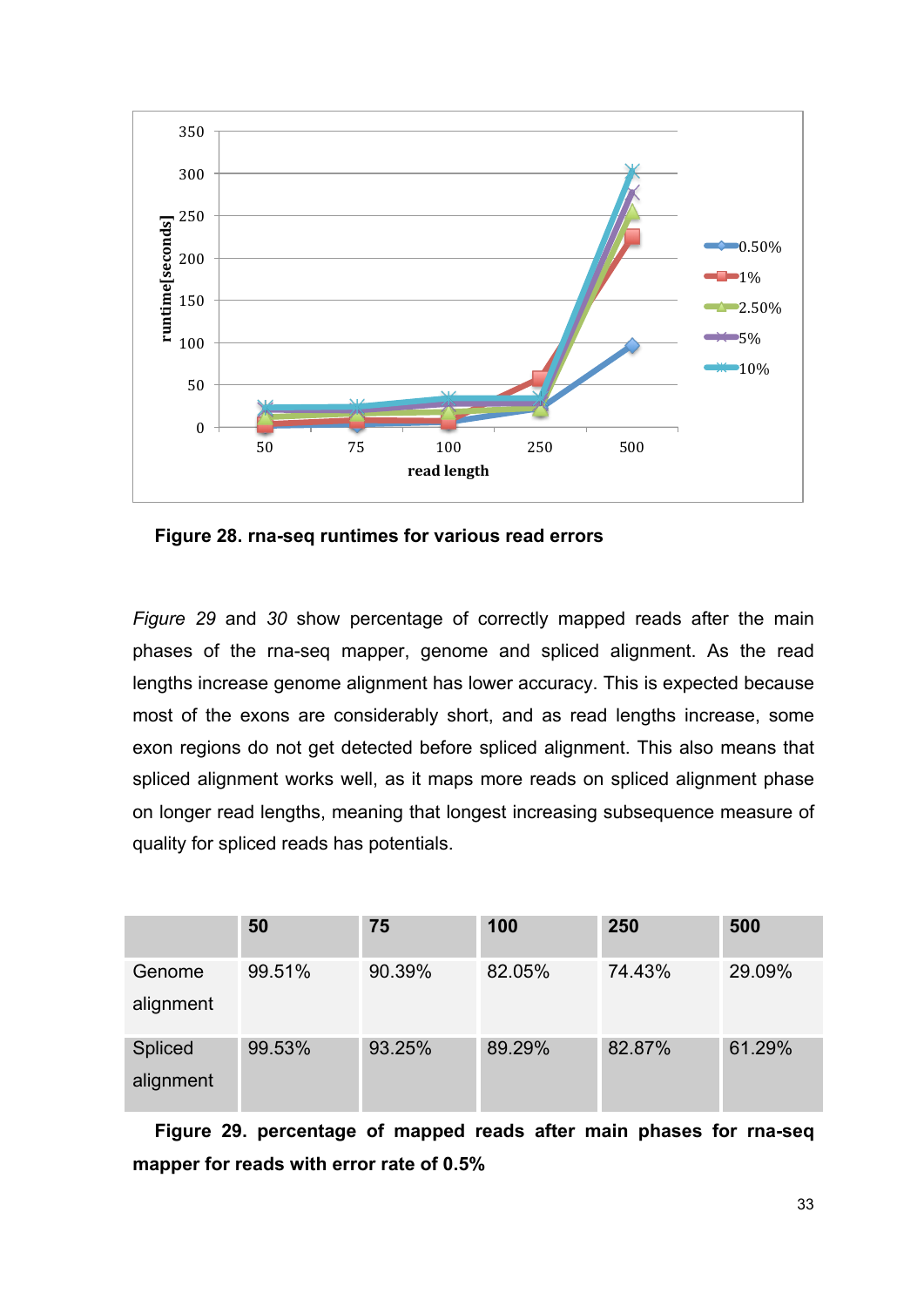|           | 50     | 75     | 100    | 250    | 500    |
|-----------|--------|--------|--------|--------|--------|
| Genome    | 80.54% | 69.07% | 72.48% | 34.46% | 6.21%  |
| alignment |        |        |        |        |        |
| Spliced   | 82.5%  | 77.83% | 81.48% | 58.59% | 34.29% |
| alignment |        |        |        |        |        |

**Figure 30. percentage of mapped reads after main phases for rna-seq mapper for reads with error rate of 1%**

#### **4.2.7. Additional notes**

Here are the commands that were used for running the datasets:

| rna-seq      | rna-seq bowtie2 genome.fa idxPrefix reads.fq res.sam > summary |
|--------------|----------------------------------------------------------------|
| tophat       | tophat2 idxPrefix reads fq                                     |
| <b>BBMap</b> | bbmap.sh ref=genome.fa in=reads.fg out=bbmap.sam               |
| <b>GSNAP</b> | gsnap - A sam - N 1 - d genome fa reads fq > gsnap sam         |

#### **Figure 31. commands to run the mappers**

| rna-seq      | this step is done automatically   |
|--------------|-----------------------------------|
| tophat       | bowtie2-build genome fa idxPrefix |
| <b>BBMap</b> | this step is done automatically   |
| <b>GSNAP</b> | gmap build -d genome fa genome    |

#### **Figure 32. commands for building indexes for the mappers**

For testing the accuracy a script called bedVsBeers was written. It compares rna-seq mapper output that is in bed format against the beers simulator cig file that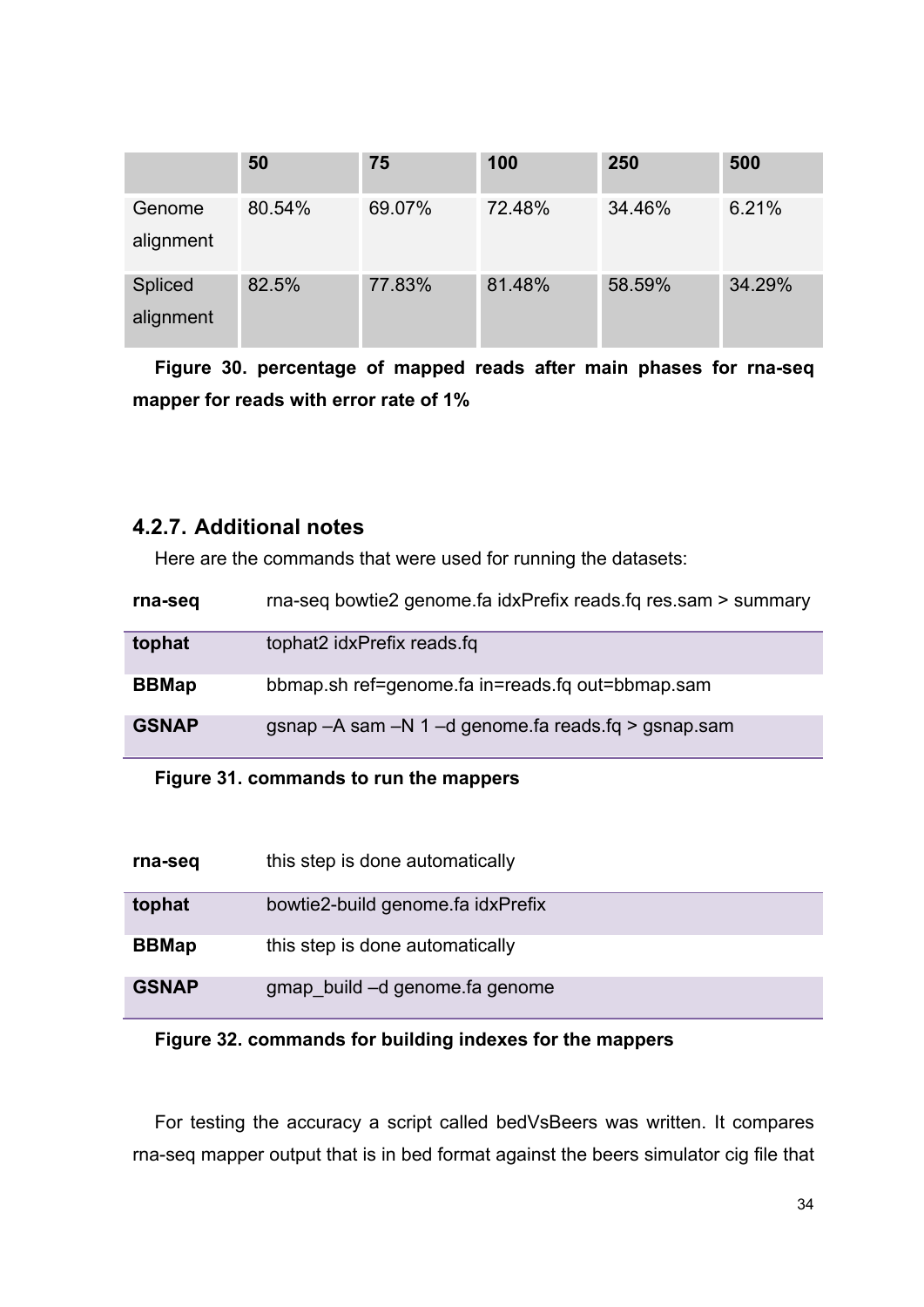contains information for all generated reads where are they mapping on the genome. This script can be run with the command 'bedVsBeers <aln.cig> <aln.bed>'. It gives feedback about how much of the reads mapped correctly against the initial beers simulator reads positions. Some of the tested mappers such as BBMap, Tophat and GSNAP yield results in bam or sam formats. Those formats can be easily converted to bed using samtools and bedtools.

The whole rna-seq mapper project can be found on:

https://github.com/ijerkovic/rna-seq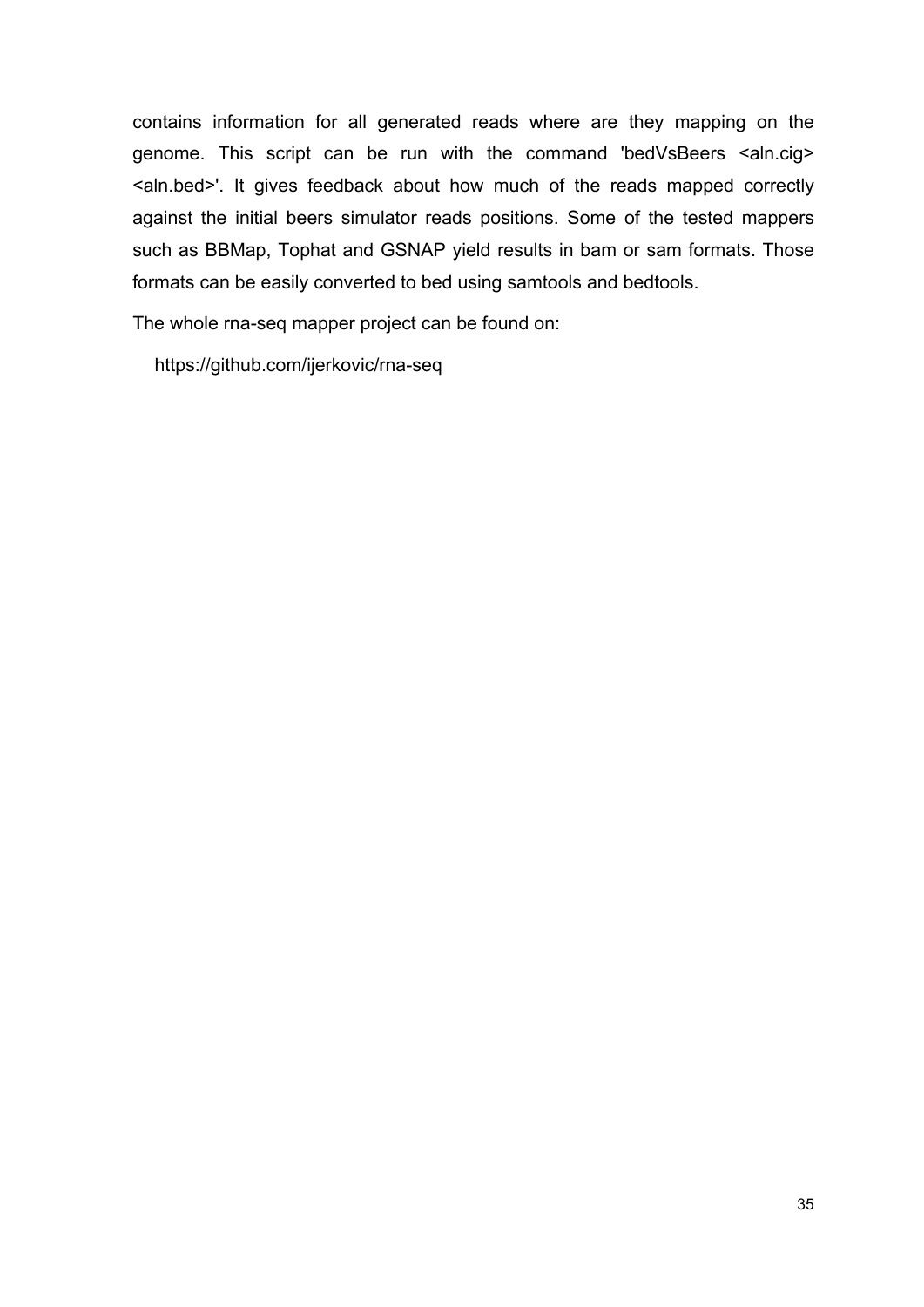# **5. Conclusion**

In this thesis a new spliced rna-seq mapper was developed and presented. Comparison between some popular spliced aligners like Tophat, BBMap and GSNAP against the new rna-seq mapper was given. It has been shown that in its early phase of development the rna-seq mapper has good performances, especially over Tophat which was the main tool for comparison. Those differences are becoming clearer as the error rate of the reads increase, and as the read lengths increase. Nevertheless, a lot of work still needs to be done as BBMap and GSNAP proved to be more accurate. Though, GSNAP gets this precision at a large cost of exponential runtime. The most interesting thing compared to Tophat is that the new rna-seq mapper has better results than it when read lengths increase. This could mean that the longest increasing subsequence as a measure of quality for spliced alignment has a lot of potential. It is inevitable that by increasing the read lengths, the overall accuracy of spliced mappings fall. Primarily as the read lengths go above the exon lengths, some exon regions never get detected by the genome alignment phase, losing the potential true alignments for next phases. This has a potential for future work, as it could be overcome by slicing the initial reads into smaller parts for exon search. After the smaller parts have been mapped on the genome, exons can be reconstructed and the pipeline can continue. But this has to be yet proved in real dataset experiments. As of implementation priorities, the thread pool implementation should be improved, or even some finished solutions could be reused. As of implemented options for running the tool, currently there are the most essential ones, but for making more custom experiments, more customized options shall be allowed in the future.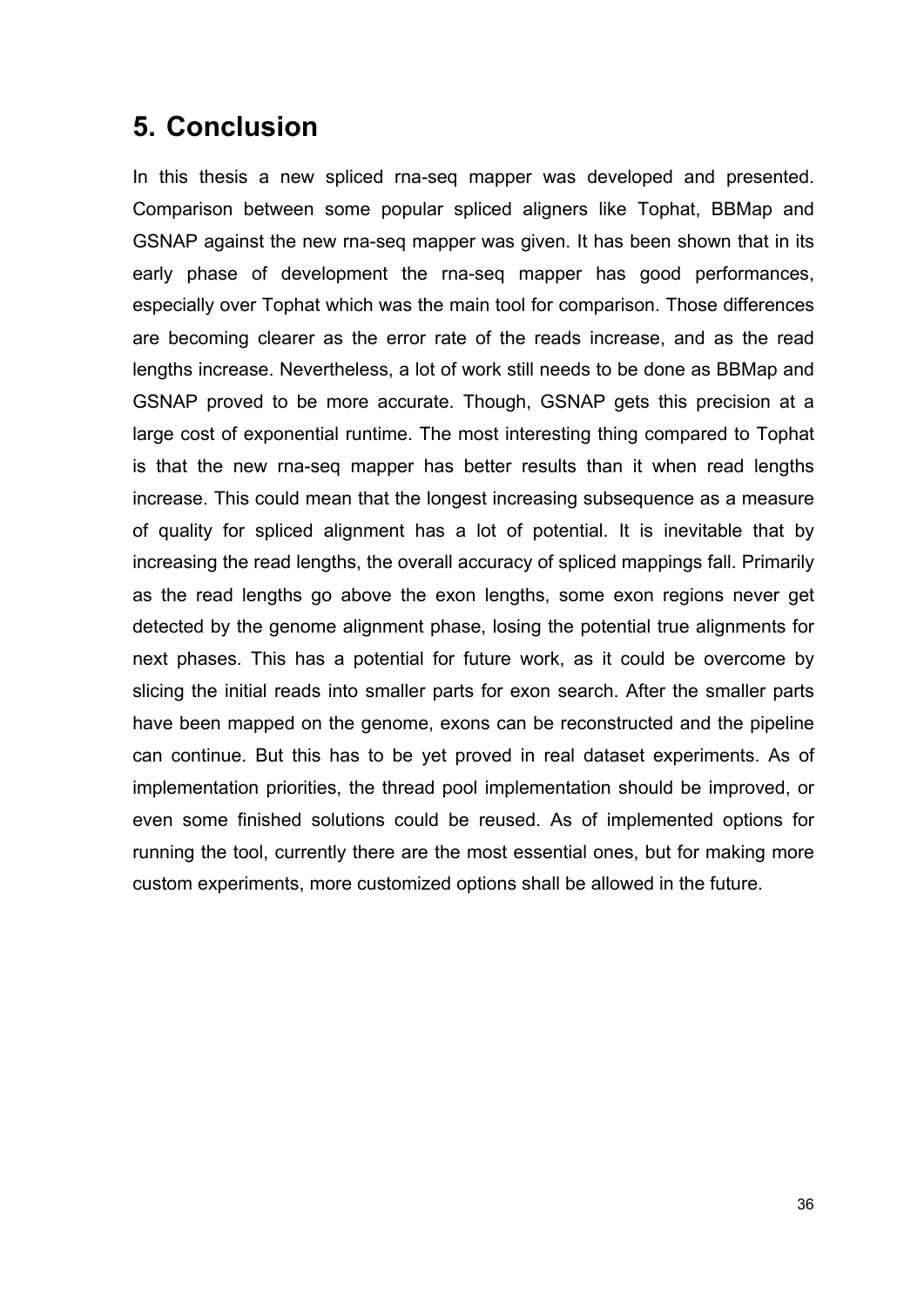### **6. Literature**

- [1] R. D. Morin et al: *Profiling the HeLa S3 transcriptome using randomly primed cDNA and massively parallel short-read sequencing*, 2008
- [2] C. A. Maher et al: *Transcriptome sequencing to detect gene fusions in cancer*, 2009
- [3] J. T. Witten, J. Ule: *Understanding splicing regulation through RNA splicing maps, 2011*.
- [4] D. Kim et al: *Tophat2: accurate alignment of transcriptomes in the presence of insertions, deletions and gene fusions*, 2013
- [5] C. Trapnell: *Tophat: discovering splice junctions with RNA-seq*, 2008
- [6] B. Bushnell: BBMap short read aligner, URL http://sourceforge.net/projects/bbmap/
- [7] K. Wang: MapSplice: Accurate mapping of RNA-seq reads for splice junction discovery, 2010
- [8] Y. Liao: The Subread aligner: fast, accurate and scalable read mapping by seed-and-vote, 2013
- [9] T. D. Wu, C. K. Watanbe: GSNAP: a genomic mapping and alignment program for mRNA and EST sequences, 2005
- [10] A. Dobin et al: STAR: ultrafast universal RNA-seq aligner, 2012
- [11] S. S. Ajay: *Accurate and comprehensive sequencing of personal genomes*, 2011
- [12] A. Y. Karpova et al: *Dual utilization of an acceptor/donor splice site governs the alternative splicing of the IRF-3 gene*, 2000
- [13] G. Rautmann: Synthetic donor and acceptor splice sites function in an RNA *polymerase B (II) transcription unit*, 1984
- [14] F. Pavetic, G. Zuzic: LISA DNA reads alignment tool, 2013
- [15] R. Sedgewick: Algorithms, 2003
- [16] C. Schensted: *Longest increasing and decreasing subsequences*, 1961
- [17] P. Mitrichev: *Fenwick tree range updates*, 2013
- [18] G. R. Grant et al: Comparative *Analysis of RNA-Seq Alignment Algorithms and the RNA-Seq Unified Mapper (RUM),* 2011